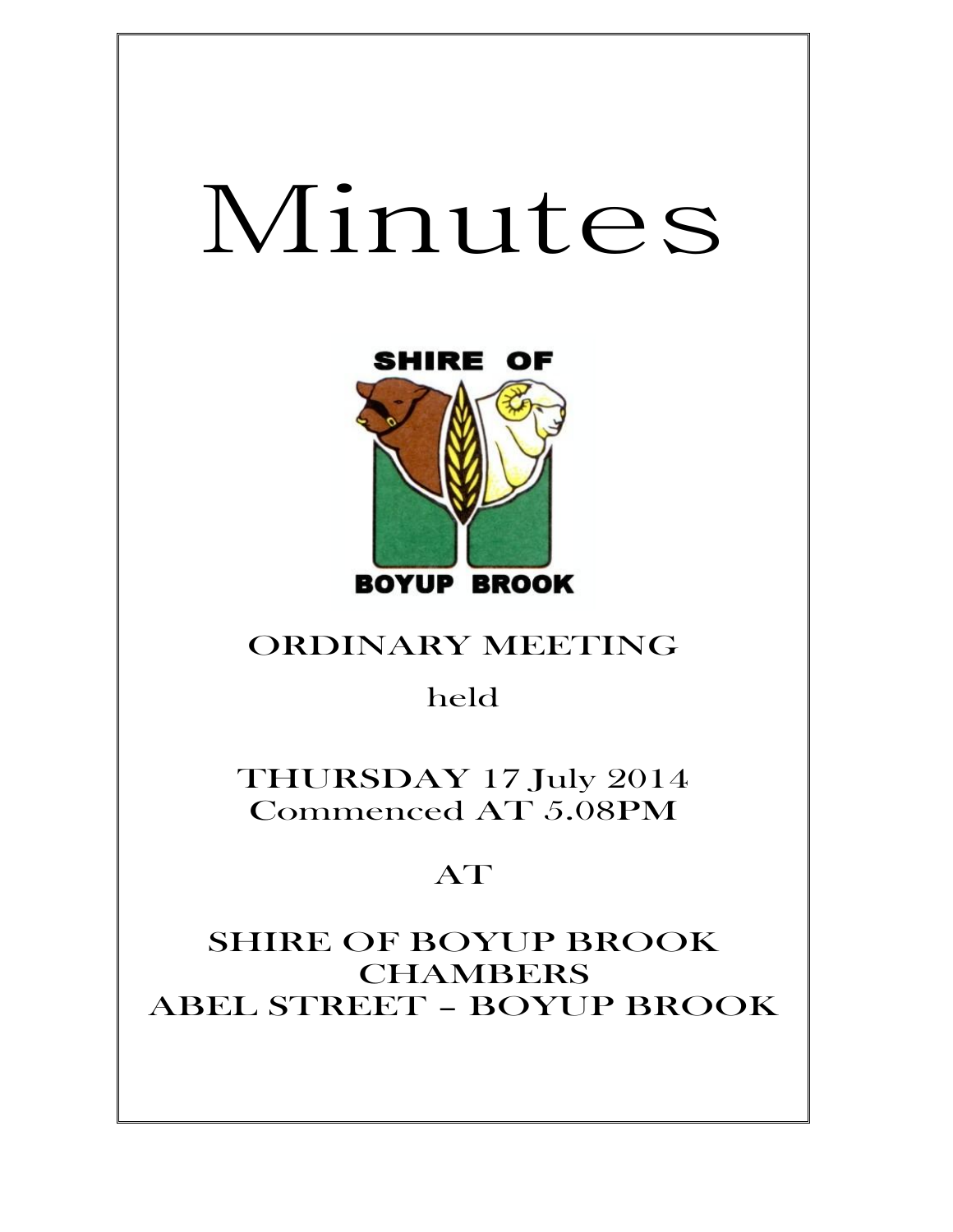# **TABLE OF CONTENTS**

| 1            | RECORD OF ATTENDANCE/APOLOGIES/LEAVE OF ABSENCE PREVIOUSLY                                     |  |
|--------------|------------------------------------------------------------------------------------------------|--|
|              |                                                                                                |  |
|              |                                                                                                |  |
|              |                                                                                                |  |
|              |                                                                                                |  |
| $\mathbf{2}$ |                                                                                                |  |
| 2.1          |                                                                                                |  |
| 2.2          |                                                                                                |  |
| 3            |                                                                                                |  |
| 4            |                                                                                                |  |
| 5            |                                                                                                |  |
| 6            |                                                                                                |  |
| 7            |                                                                                                |  |
| 8.1          |                                                                                                |  |
|              |                                                                                                |  |
|              |                                                                                                |  |
|              |                                                                                                |  |
|              | 8.3.1 10 Forrest Street – Premises a nuisance …………………………………………………………………………………………10             |  |
|              |                                                                                                |  |
|              |                                                                                                |  |
|              | 8.3.5 Recommendation to Bunbury Wellington Group of Councils - Regional Waste Facility27       |  |
|              | 8.3.6 Local Government Amendment (Regional Subsidiaries) Bill 2014 - request for support Terry |  |
|              |                                                                                                |  |
| 9            |                                                                                                |  |
| 10           |                                                                                                |  |
| 11           | URGENT BUSINESS BY APPROVAL OF THE PRESIDENT OR A MAJORITY OF COUNCILLORS PRESENT32            |  |
| 12           |                                                                                                |  |
| 13           |                                                                                                |  |
|              |                                                                                                |  |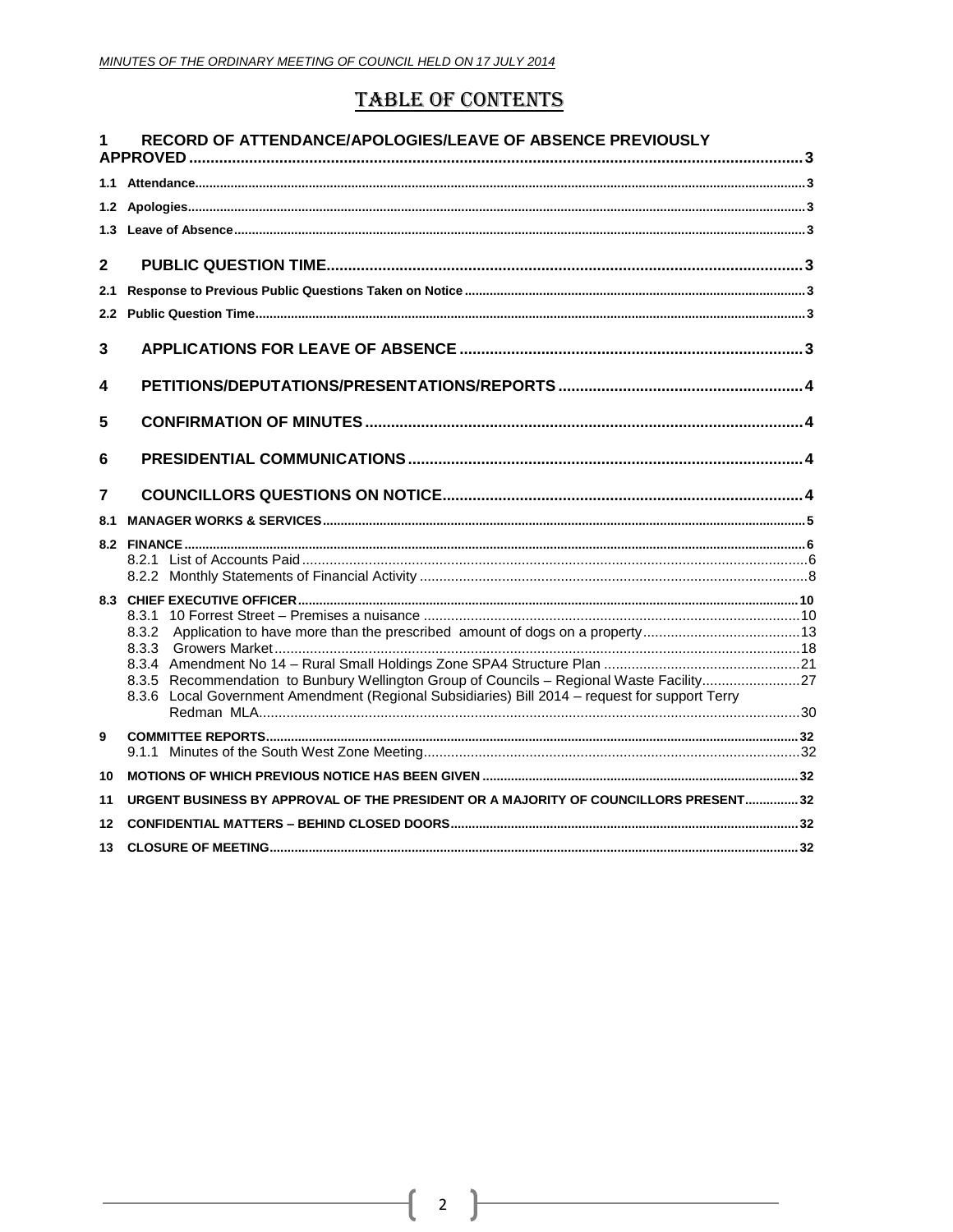# <span id="page-2-0"></span>**1 RECORD OF ATTENDANCE/APOLOGIES/LEAVE OF ABSENCE PREVIOUSLY APPROVED**

# <span id="page-2-1"></span>**1.1 Attendance**

Cr Moir – elected as Chairman Cr N Blackburn Cr J Imrie Cr P Kaltenrieder Cr B O'Hare Cr R Walker

| STAFF: | Mr Alan Lamb (Chief Executive Officer)            |
|--------|---------------------------------------------------|
|        | Mr Stephen Carstairs (Manager Corporate Services) |
|        | Mrs Maria Lane (Executive Assistant)              |

PUBLIC: Nil

# **NOTE**

In accordance with Section 5.35 of the Local Government Act, Cr Moir was selected, by the assembled Councilors, to preside over this meeting in the absence of the President and Deputy President.

# <span id="page-2-2"></span>**1.2 Apologies**

Cr Oversby Mr Rob Staniforth-Smith (Manager of Works & Services)

# <span id="page-2-3"></span>**1.3 Leave of Absence**

Cr M Giles – Shire President Cr G Aird – Deputy Shire President

# <span id="page-2-4"></span>**2 PUBLIC QUESTION TIME**

# <span id="page-2-5"></span>**2.1 Response to Previous Public Questions Taken on Notice**

Nil

# <span id="page-2-6"></span>**2.2 Public Question Time**

# <span id="page-2-7"></span>**3 APPLICATIONS FOR LEAVE OF ABSENCE**

**MOVED: Cr Imrie SECONDED: Cr O'Hare**

**That Cr Walker be granted leave of absence for the August 2014 ordinary meeting of Council.**

**CARRIED 6/0 Res 77/14**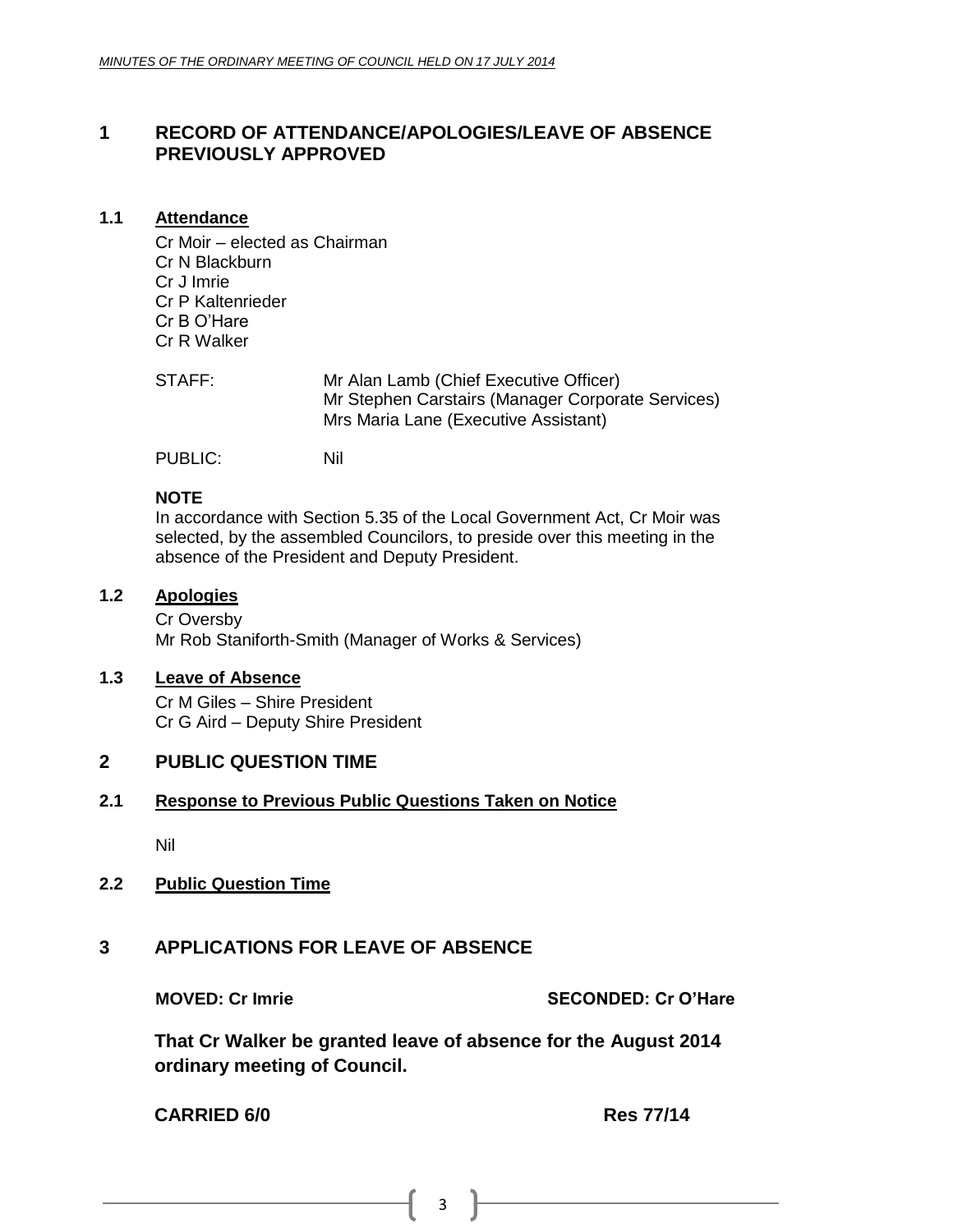# <span id="page-3-0"></span>**4 PETITIONS/DEPUTATIONS/PRESENTATIONS/REPORTS**

Cr Imrie attended a meeting regarding the Fire Management Plan which will be presented to the Council meeting in August.

Cr Imrie asked for clarification about Ambulance cover within the Boyup Brook Shire.

# <span id="page-3-1"></span>**5 CONFIRMATION OF MINUTES**

**5.1 Ordinary Meeting of Council - Thursday 19 June 2014**

# **OFFICER RECOMMENDATION**

**That the minutes of the Ordinary Meeting of Council held on Thursday 19 June 2014 be confirmed as an accurate record.**

# **COUNCIL DECISION**

**MOVED: Cr Walker SECONDED: Cr O'Hare**

**That the minutes of the Ordinary Meeting of Council held on Thursday 19 June 2014 be confirmed as an accurate record with the following to be included in item 8.3.8 above the Council Resolution:**

# **OFFICER RECOMMENDATION – Item 8.3.8**

**That Council:**

- **1. Appoint a committee to conduct the Chief Executive's annual performance and remuneration review;**
- **2. Appoint Councillors \_\_\_\_\_\_\_\_\_\_, \_\_\_\_\_\_\_\_\_\_\_, and \_\_\_\_\_\_\_\_ to the Chief Executive's Annual Performance and Remuneration Review Committee. OR**
- **1. Conduct the Chief Executive's annual performance and remuneration review;**
- **2. Commence the process of the Chief Executive Officer's Annual Performance Review by requesting that the Shire President write to the officer notifying of the review in accordance with the employment contract.**
- **3. Meet with the Chief Executive Officer, to discuss the process and timing of the review, \_\_\_\_\_\_\_\_\_\_\_ (insert date or the words at a time and date to be determined by the Shire President) OR**
- **1. Commence the process of the Chief Executive Officer's Annual Performance Review by discussing and determining the process and timing of the review with the Chief Executive Officer at the June 2014 Ordinary Council meeting;**
- **2. Adopt the following process and timing of the review:**

 $4$ 

- **Process \_\_\_\_\_\_\_\_\_\_\_\_\_\_\_\_\_\_\_\_\_\_\_\_\_\_\_\_\_\_\_\_\_\_**
	- **Timing \_\_\_\_\_\_\_\_\_\_\_\_\_\_\_\_\_\_\_\_\_\_\_\_\_\_\_\_\_\_\_\_\_\_\_\_\_**

# **CARRIED 6/0 Res 78/14**

<span id="page-3-2"></span>**6 PRESIDENTIAL COMMUNICATIONS** Nil

 $\bullet$ 

<span id="page-3-3"></span>**7 COUNCILLORS QUESTIONS ON NOTICE** Nil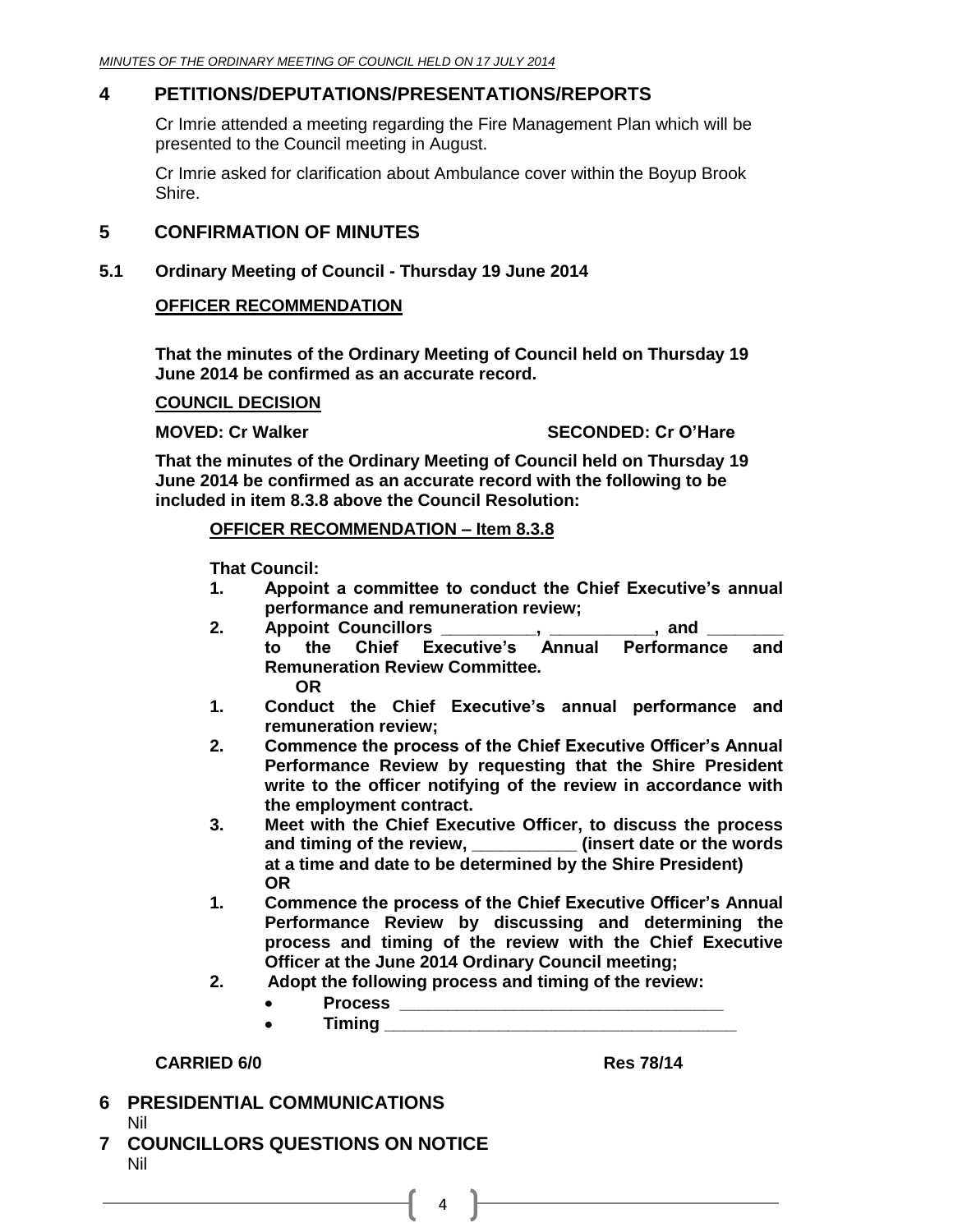# <span id="page-4-0"></span>**8 REPORTS OF OFFICERS**

# **8.1 MANAGER WORKS & SERVICES**

Nil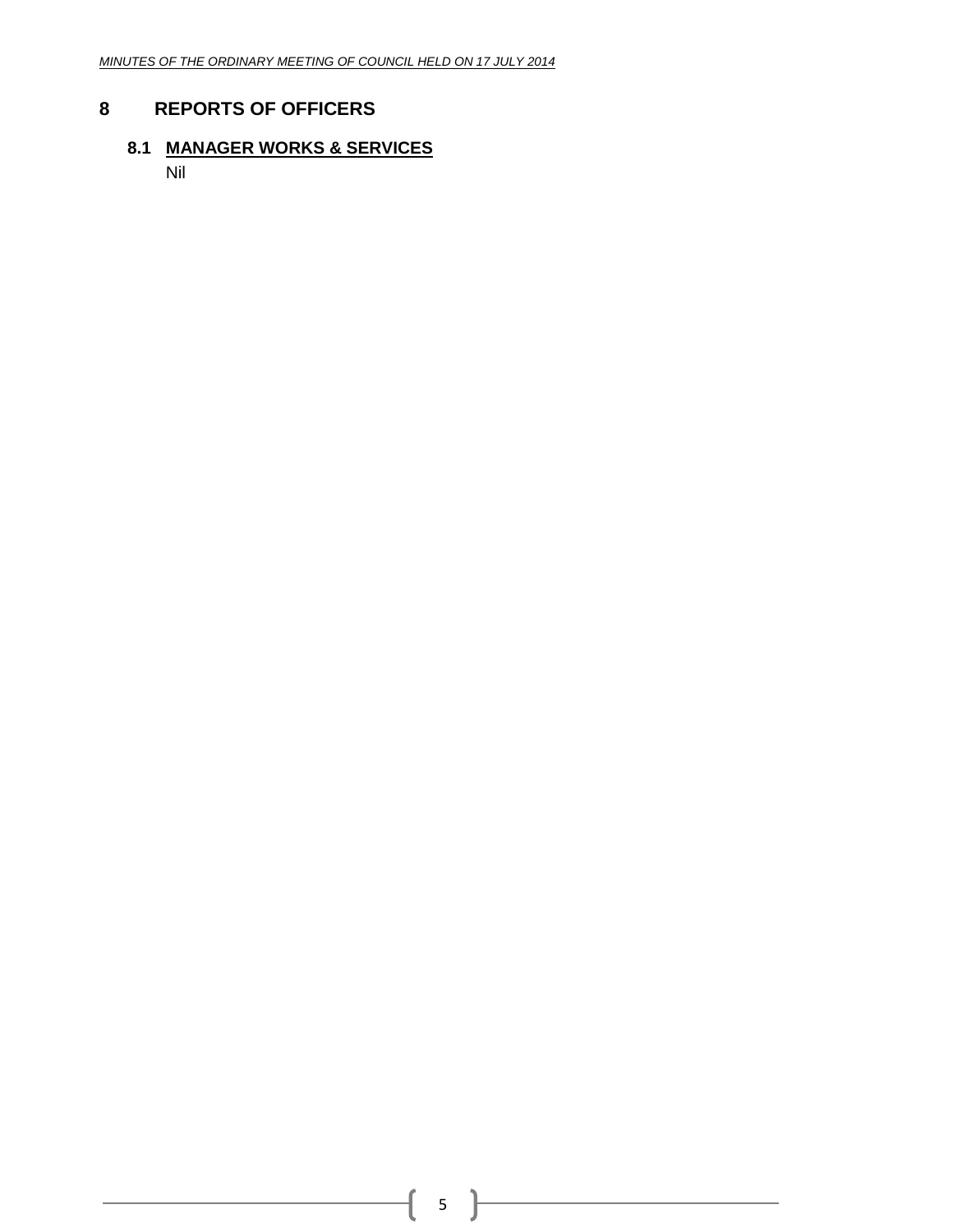**MOVED: Cr Walker SECONDED: Cr Kaltenrieder**

**That the Council adopts enbloc items 8.2.1 and 8.2.2.**

**CARRIED 6/0 Res 79/14**

# **8.2 FINANCE**

<span id="page-5-1"></span><span id="page-5-0"></span>

| 8.2.1 List of Accounts Paid     |                                     |
|---------------------------------|-------------------------------------|
| <b>Location:</b>                | Not applicable                      |
| <b>Applicant:</b>               | Not applicable                      |
| <i>File:</i>                    | FM/1/002                            |
| Disclosure of Officer Interest: | None                                |
| Date:                           | 13 July 2014                        |
| <b>Author:</b>                  | Carolyn Mallett - Finance Officer   |
| <b>Authorizing Officer:</b>     | Alan Lamb – Chief Executive Officer |
| <b>Attachments:</b>             | Yes - List of Accounts Paid         |

#### **SUMMARY**

In accordance with the Local Government (Financial Management) Regulations the list of accounts paid is presented to Council.

\_\_\_\_\_\_\_\_\_\_\_\_\_\_\_\_\_\_\_\_\_\_\_\_\_\_\_\_\_\_\_\_\_\_\_\_\_\_\_\_\_\_\_\_\_\_\_\_\_\_\_\_\_\_\_\_

#### **BACKGROUND**

Invoices received for the supply of goods and services, salaries and wages and the like have been paid during the period.

#### **COMMENT**

The attached listing represents accounts paid by cheque and by electronic means during the period 1 June to 30 June 2014.

#### **CONSULTATION**

Nil

# **STATUTORY OBLIGATIONS**

Local Government (Financial Management) Regulations 1996, Regulations 12 and 13 apply and are as follows:

12. Payments from municipal fund or trust fund

*(1) A payment may only be made from the municipal fund or the trust fund —*

*(a) if the local government has delegated to the CEO the exercise of its power to make payments from those funds — by the CEO; or*

*(b) otherwise, if the payment is authorised in advance by a resolution of the council.*

 *(2) The council must not authorise a payment from those funds until a list prepared under regulation 13(2) containing details of the accounts to be paid has been presented to the council.*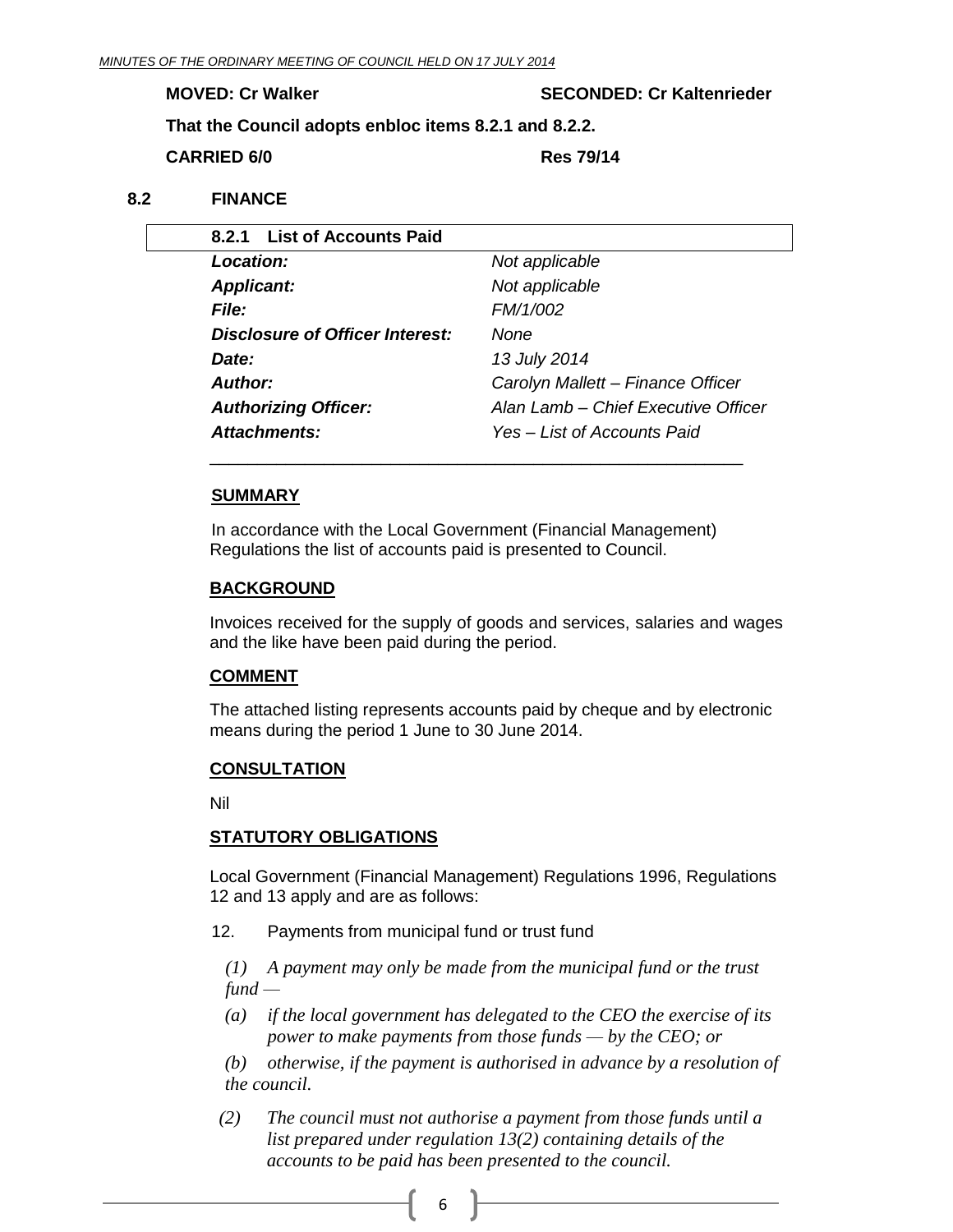# *13. Lists of accounts*

- *(1) If the local government has delegated to the CEO the exercise of its power to make payments from the municipal fund or the trust fund, a list of accounts paid by the CEO is to be prepared each month showing for each account paid since the last such list was prepared —*
- *(a) the payee's name;*
- *(b) the amount of the payment;*
- *(c) the date of the payment; and*
- *(d) sufficient information to identify the transaction.*
- *(2) A list of accounts for approval to be paid is to be prepared each month showing —*

*(a) for each account which requires council authorisation in that month —*

- *(i) the payee's name;*
- *(ii) the amount of the payment; and*
- *(iii) sufficient information to identify the transaction; and*

*(b) the date of the meeting of the council to which the list is to be presented.*

- *(3) A list prepared under sub regulation (1) or (2) is to be —*
	- *(a) presented to the council at the next ordinary meeting of the council after the list is prepared; and*
	- *(b) recorded in the minutes of that meeting.*

# **POLICY IMPLICATIONS**

Council's Authority to Make Payments Policy has application.

# **BUDGET/FINANCIAL IMPLICATIONS**

Account payments are in accordance with the adopted budget for 2013/14 or authorised by separate resolution.

# **STRATEGIC IMPLICATIONS**

Nil

# **VOTING REQUIREMENTS**

Simple Majority

# **COUNCIL DECISION & OFFICER RECOMMENDATION – Item 8.2.1**

**That the list of accounts paid in June 2014 as presented totalling \$587,593.36 and as represented by cheque voucher numbers 19571-19597, 19603 totalling \$97,370.06 and accounts paid by direct electronic payments through the Municipal Account totalling \$490,223.30, as well as cheque voucher 2043 totalling \$1,620.00 paid through the trust account be received.**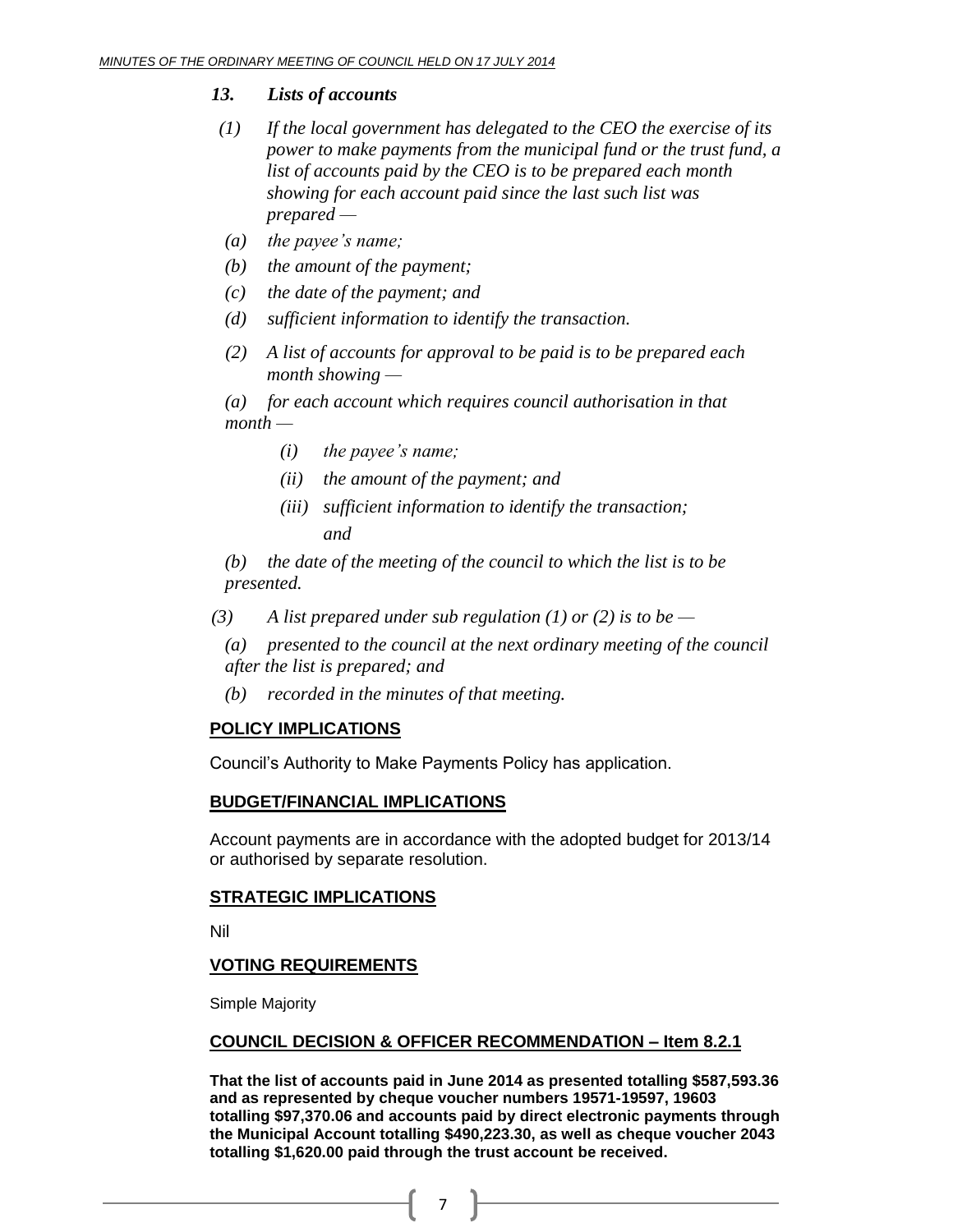# <span id="page-7-0"></span>**8.2.2 Monthly Statements of Financial Activity**

| Location:                       | Not applicable                         |
|---------------------------------|----------------------------------------|
| <b>Applicant:</b>               | Not applicable                         |
| <b>File:</b>                    | FM/10/003                              |
| Disclosure of Officer Interest: | <b>None</b>                            |
| Date:                           | 10 July 2014                           |
| Author:                         | Consultant-Darren Long                 |
| <b>Authorizing Officer:</b>     | Alan Lamb - Chief Executive<br>Officer |
| <b>Attachments:</b>             | Yes - Financial Reports                |

#### **SUMMARY**

Report recommends Council receive the Statement of Financial Activities and the Net Current Assets for the month ended 30 June 2014.

*\_\_\_\_\_\_\_\_\_\_\_\_\_\_\_\_\_\_\_\_\_\_\_\_\_\_\_\_\_\_\_\_\_\_\_\_\_\_\_\_\_\_\_\_\_\_\_\_\_\_\_\_\_\_\_\_\_\_\_\_\_\_\_\_\_\_*

#### **BACKGROUND**

Section 6.4 of the Local Government Act 1995 places financial reporting obligations on local government operations.

Regulation 34 (1)–(4) of the Local Government (Financial Management) Regulations 1996 requires the local government to prepare a 'Monthly Statement of Financial Activity'.

The regulations also prescribe the content of the reports. Details of items of Material Variances are also listed.

The various data are included as separate attachments.

#### **COMMENT**

It is a statutory requirement that the Financial Activities Report be presented for every month.

# **CONSULTATION**

Nil

# **STATUTORY OBLIGATIONS**

Local Government (Financial Management) Regulations 1996, s34 (1) (a)

Local Government (Financial Management) Regulations 1996, s34 (2) (a) (b)

8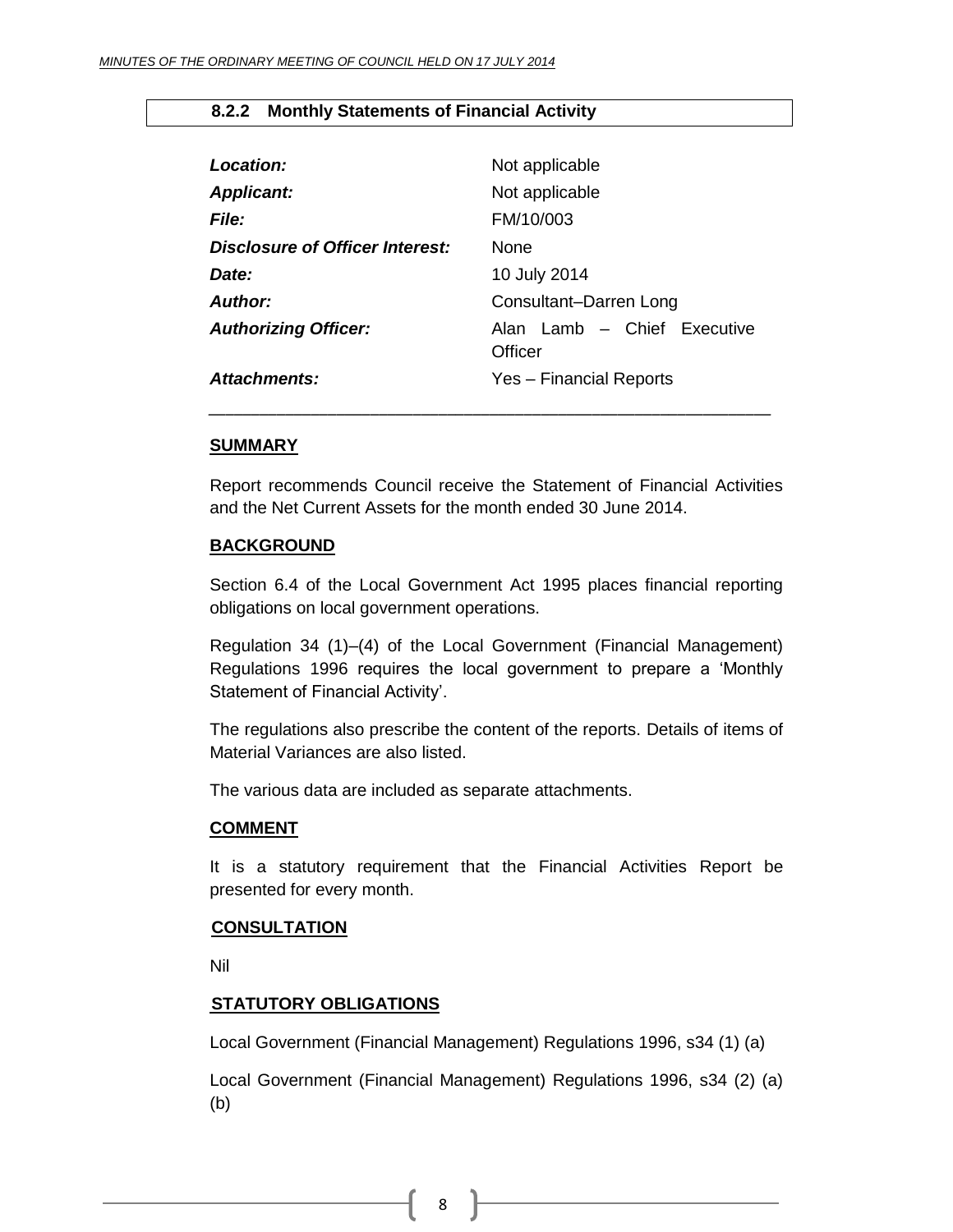# **POLICY IMPLICATIONS**

Nil

# **BUDGET/FINANCIAL IMPLICATIONS**

As listed on the attached reports

# **STRATEGIC IMPLICATIONS**

Nil

# **VOTING REQUIREMENTS**

Simple Majority

# **COUNCILLOR DECISION & OFFICER RECOMMENDATION – Item 8.2.2**

- **(a) That the June 2014 Monthly Statements of Financial Activity and Statement of Net Current Assets as presented, be received.**
- **(b) That the amounts listed as material variances be authorised.**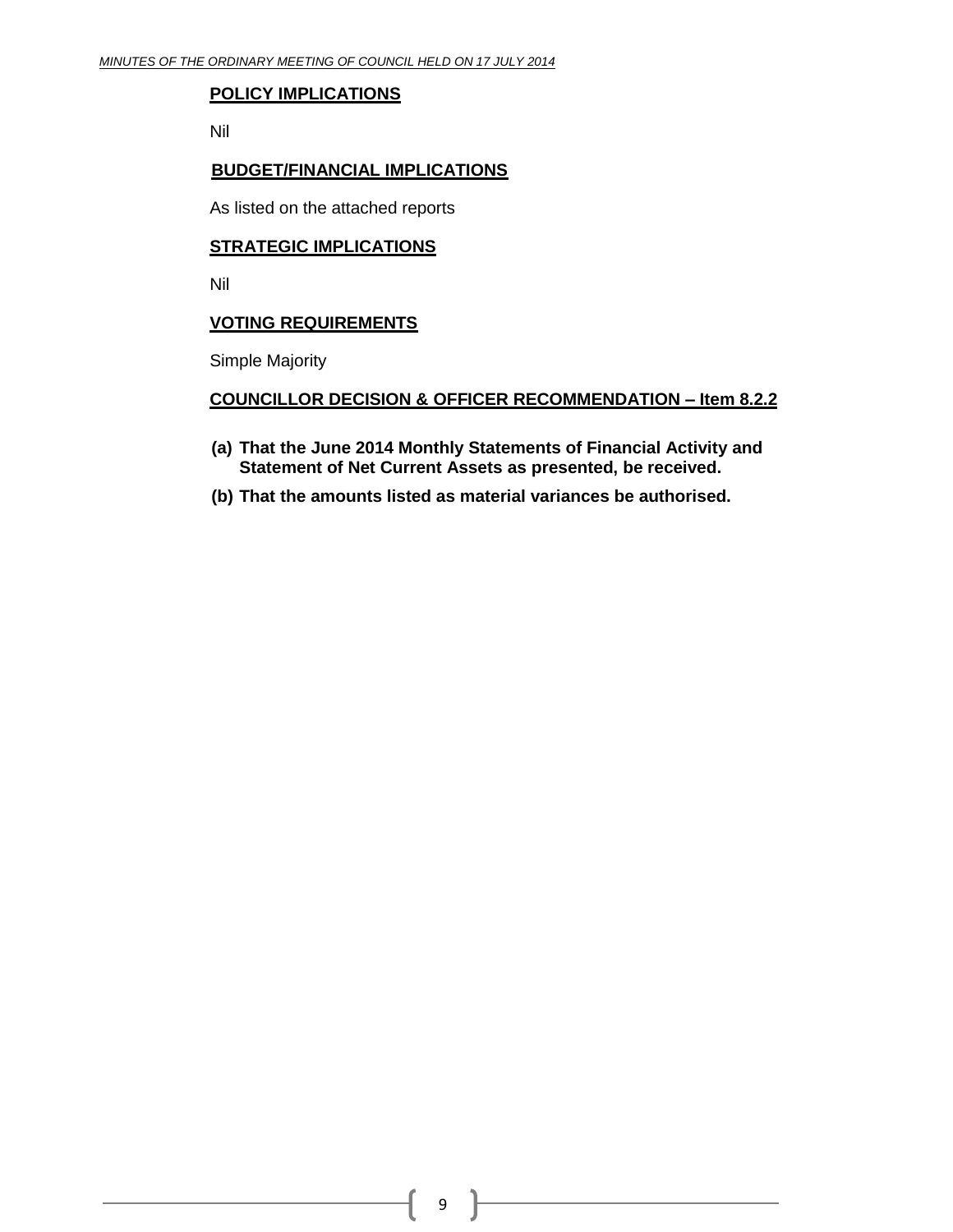# <span id="page-9-0"></span>**8.3 CHIEF EXECUTIVE OFFICER**

| <b>File:</b>                    | A2240                                                 |
|---------------------------------|-------------------------------------------------------|
| Disclosure of Officer Interest: | none                                                  |
| Date:                           | $8th$ July 2014                                       |
| <b>Author:</b>                  | Angela Hales - Environmental<br><b>Health Officer</b> |
| <b>Authorizing Officer:</b>     | N/A                                                   |
| Attachments:                    | yes – Letter to owner                                 |

#### <span id="page-9-1"></span>**8.3.1 10 Forrest Street – Premises a nuisance**

#### **SUMMARY**

A complaint was received from the Boyup Brook Police and HACC staff regarding the lack of basic sanitation & generally poor condition of the house and yard at 10 Forrest Street. Conditions were such that an order was issued under section 139 *Health Act 1911*.

Inspection on Monday 7th July 2014, found that the toilet is now functional and faecal contamination has been removed. No other work has been undertaken by the owner. Where an order is not complied with section 140 of the *Health Act* provides for the Council to act in default of the owner and do the works specified, and recover all expenses from the owner.

The Environmental Health Officer recommends the above course of action.

#### **BACKGROUND**

Mr Nash is an 80 year old gentleman who lives alone in the house. The Boyup Brook Police have been involved with him over matters relating to attendance at court on various matters. After seeing the condition of the house during their visit the Police contacted HACC to see if they could offer Mr Nash some support. Mr Nash was uncooperative, which caused the police to make their report to the Shire.

Inspection found the premise to be in a condition that posed serious risk to the health of the occupant and surrounding homes, as well as a fire risk.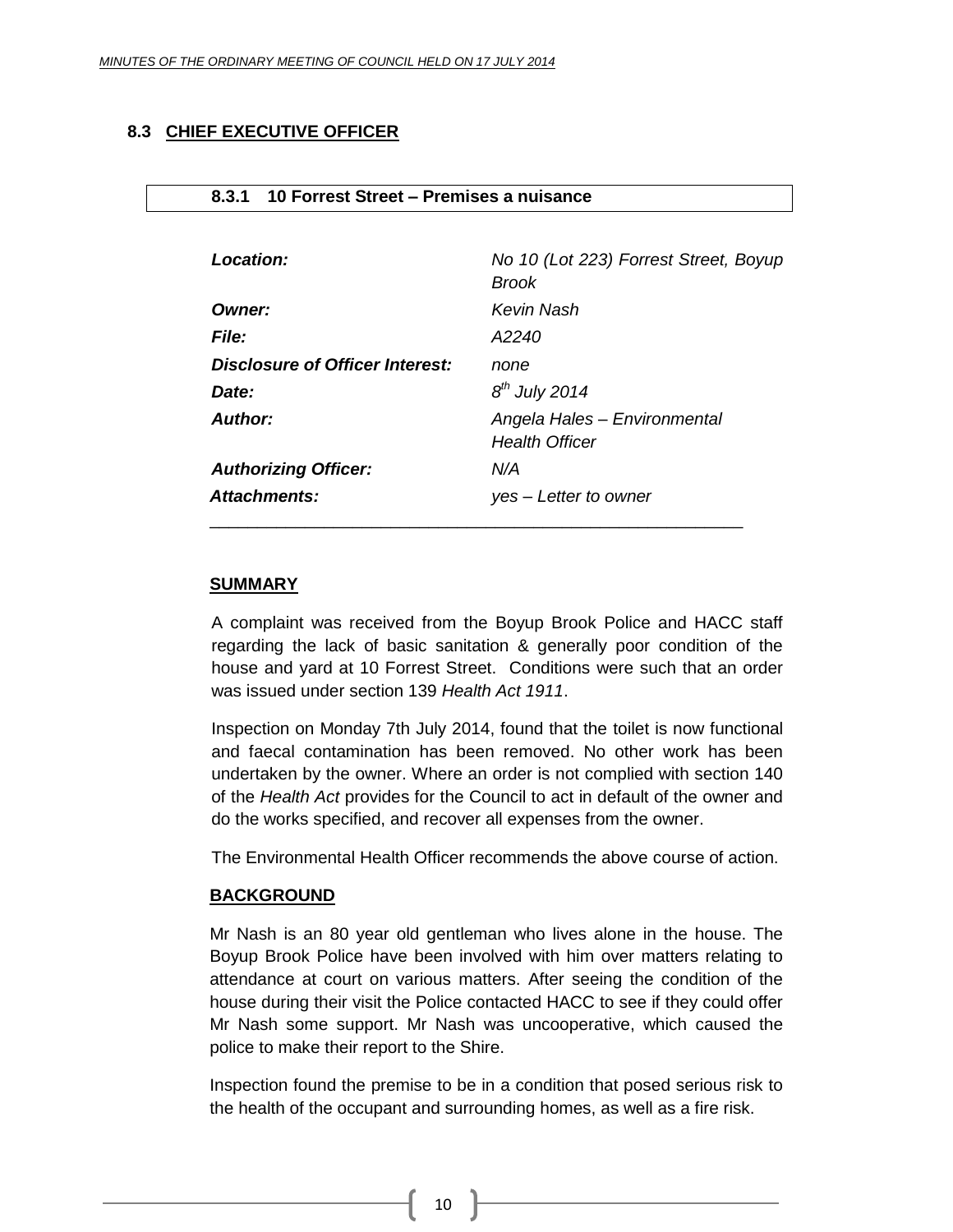The EHO facilitated the pump out of the septic tank and unblocking of the toilet, however the owner has refused to attend to any other improvements required.

There is a history of similar notice being served on the owner in December 2000 in relation to both the fire risk and general state of repair. It would appear that some effort was made to clean up at the time.

# **COMMENT**

The Environmental Health Officer has attended the house on various occasions to speak with Mr Nash about the condition of the premises' however he sees no need to make any improvements. Observations by both the Police and the EHO indicate that Mr Nash is not always rational or cooperative, and exhibits extremely poor standards of personal hygiene as a result of his living conditions which may directly impact on his health.

The house is located adjacent to the Lions Den in Forrest Street and is bounded by other homes. Access is also available by the right of way along the rear.

Mr Nash lives alone and has an estranged relationship with his family, none of which live in Boyup Brook.

Under S139 of the *Health Act 1911*:

"The Local Authority may, if it is of the opinion any house is unfit for human habitation by reason of cleanliness or want of repair, require the owner of such house by notice served on such owner to render clean or to repair such house within the time and manner specified."

Under S140 (1) of the *Health Act 1911:*

"Whenever any owner fails to comply with a notice served upon him under any of the forgoing provisions of this part, within a time therein specified, he commits an offence, and the local authority may carry out the terms of the notice and recover all expenses from the owner."

Action under the *Health Act* is likely to address most issues.

# **CONSULTATION**

Relevant discussions have been held with the owners ex wife, sister and the Police in regard to the notice and condition of the property. Mr Nash will not accept any assistance from his family or health service providers.

# **STATUTORY OBLIGATIONS**

*Health Act 1911*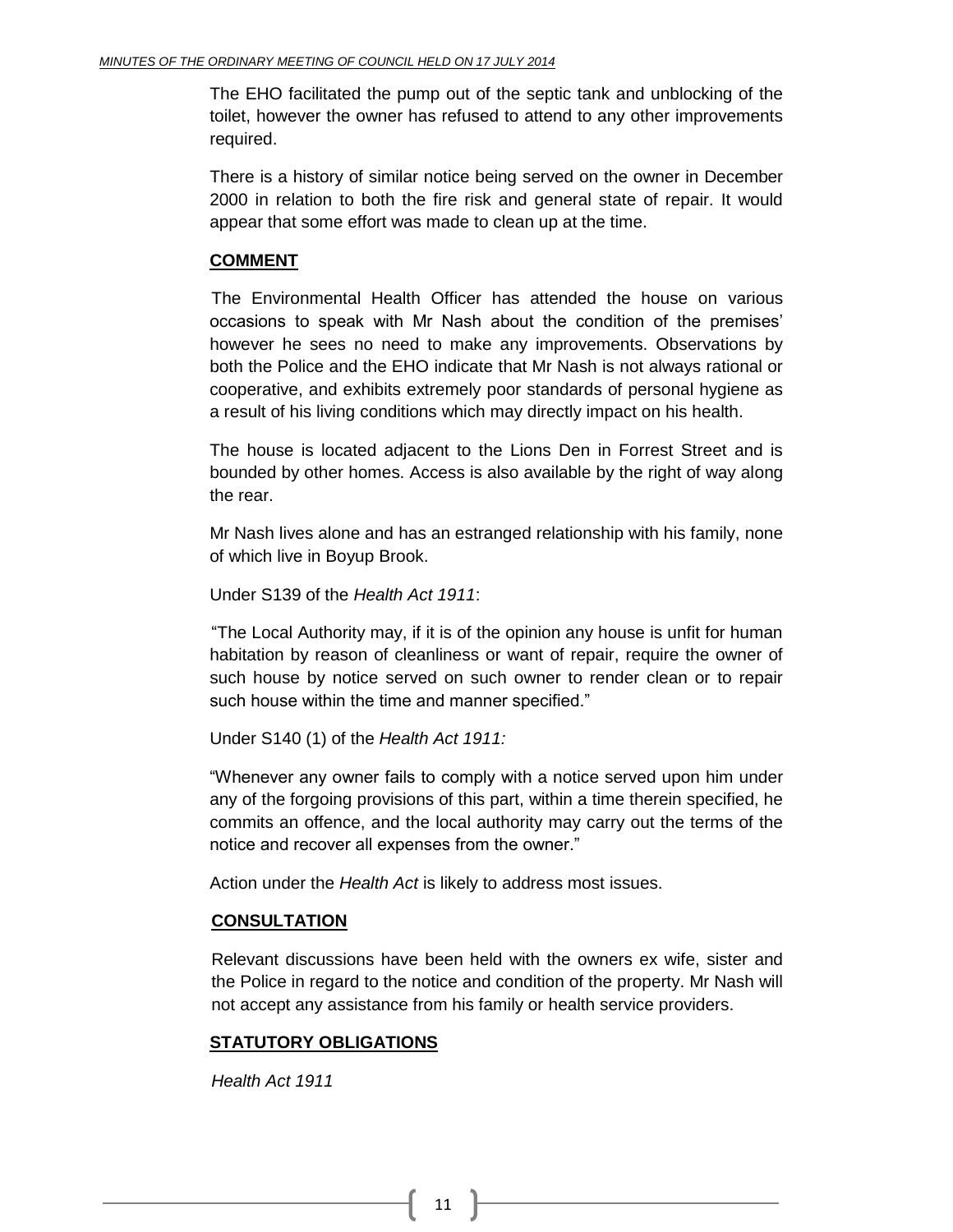# **POLICY IMPLICATIONS**

Nil

# **BUDGET/FINANCIAL IMPLICATIONS**

The Shire is likely to incur the costs of clean-up works at 10 Forrest Street; however power is accorded by the *Health Act* to recover costs.

# **STRATEGIC IMPLICATIONS**

There are no known strategic issues

# **SUSTAINABILITY IMPLICATIONS**

- **Environmental** There are no known environmental issues at this stage.
- **Economic** There are no known economic issues.
- **Social**

Approval of the recommended course of action will ensure the occupant is not living in poor health conditions and alleviate the need to declare the premise unfit for habitation.

# **VOTING REQUIREMENTS**

Simple Majority

# **COUNCIL DECISION & OFFICER RECOMMENDATION – Item 8.3.1**

**MOVED: Cr O'Hare SECONDED: Cr Blackburn**

**That Council confirms, that since the owner has defaulted on the order, the Shire should proceed immediately to ensure the works required in the attached letter are completed and that appropriate action is taken to recover the costs of the work from the owner, or secure a charge against the property.**

**CARRIED 6/0 Res 80/14**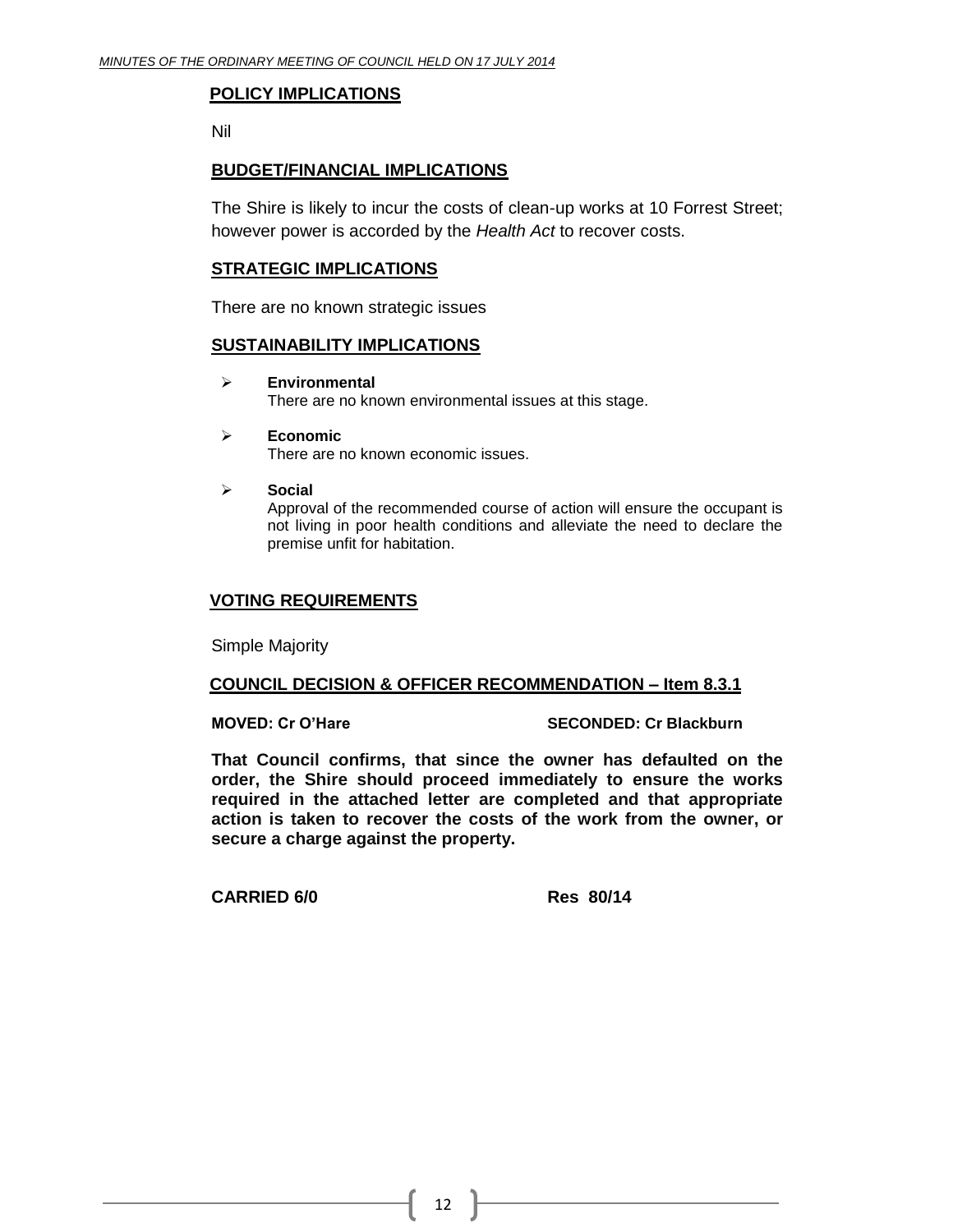# <span id="page-12-0"></span>**8.3.2 Application to have more than the prescribed amount of dogs on a property**

| Location:                       | 1 Glynn Street                      |
|---------------------------------|-------------------------------------|
| <b>Applicant:</b>               | Fiona Grounds                       |
| <i>File:</i>                    |                                     |
| Disclosure of Officer Interest: | None                                |
| Date:                           | 19 June 2014                        |
| Author:                         | <b>Phillip Avery</b>                |
| <b>Authorizing Officer:</b>     | Alan Lamb – Chief Executive Officer |
| <b>Attachments:</b>             | l etter's                           |

\_\_\_\_\_\_\_\_\_\_\_\_\_\_\_\_\_\_\_\_\_\_\_\_\_\_\_\_\_\_\_\_\_\_\_\_\_\_\_\_\_\_\_\_\_\_\_\_\_\_\_\_\_\_\_\_\_\_\_

# **SUMMARY**

Council has received a letter from Fiona Grounds advising of a third dog that has resided at 1 Glynn Street since December 2012. Mrs Grounds has requested the dog be allowed to continue to reside at the property in accordance with section 26 of the Dog Act 1976.

# **BACKGROUND**

Mrs Grounds has two dogs that moved to 1 Glynn Street 9 years ago with her; they are now aged 13 and 11 years old. The additional dog was rescued from euthanasia in December 2012. All the dogs have been registered in accordance with the Dog Act 1976 as amended. The Shire Ranger has checked previous history on 1 Glynn Street and only found one complaint reported in April 2014,

# **COMMENT**

The Applicant has advised that all dogs are kept inside the house when they are away from the premises, and the older dog spends most of its time inside. The fencing around the property is well secured to ensure all the dogs are suitably contained.

The Shires Ranger supports this application even though there has been one objection in writing and one formal complaint. The third dog has resided at the property for over 13 months, and there has been no further complaints made since April.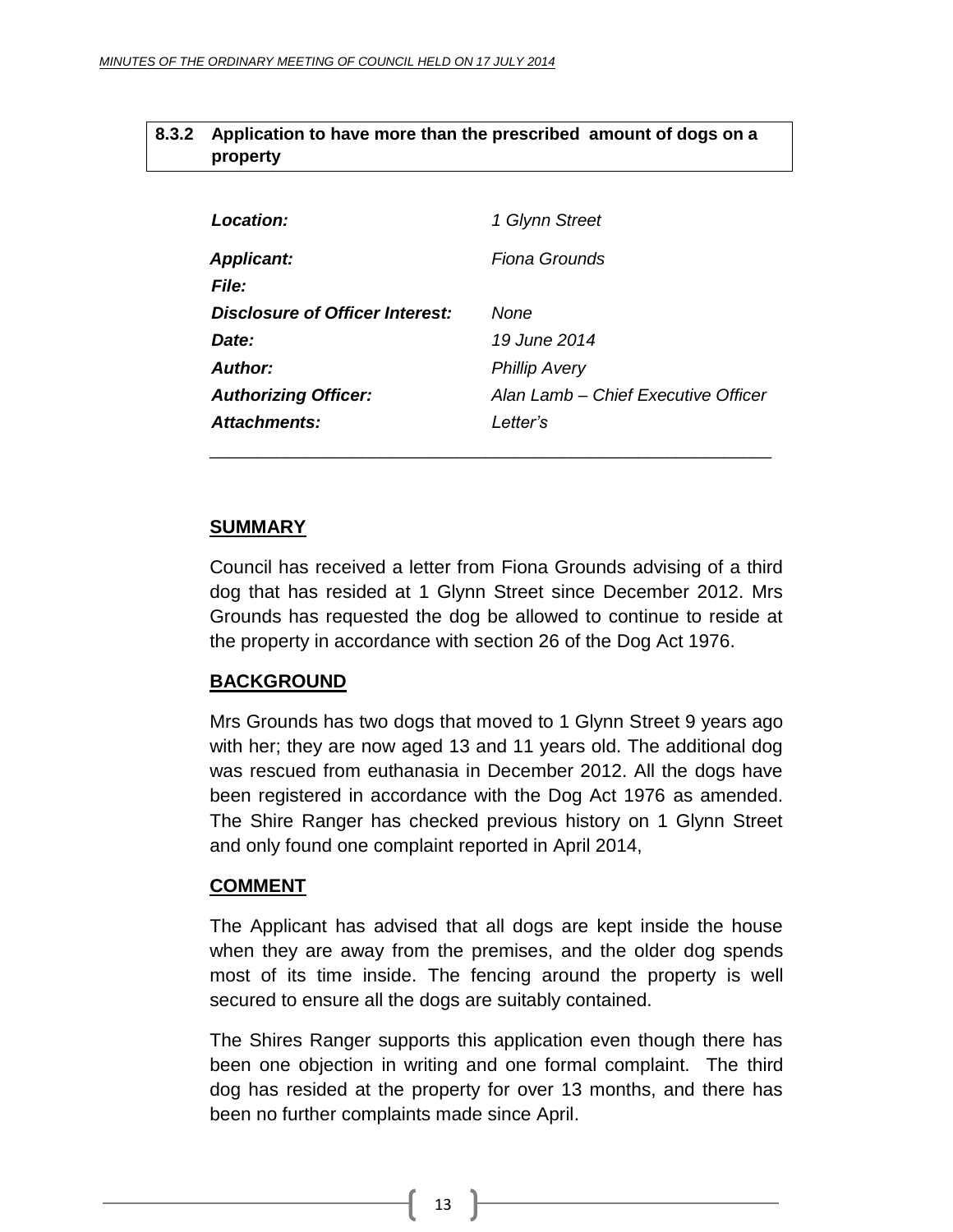# **CONSULTATION**

Letters have been sent out to immediate neighbours of 1 Glynn St in May 2014, allowing 14 days to object or support this application. The Shire has received one objection to this application from a neighbour.

# **STATUTORY OBLIGATIONS**

# *Dog Act 1976 (as Amended)*

26. Limitation as to numbers

 $(1)$  A local government may, by a local law under this Act  $-$ 

(a) limit the number of dogs that have reached 3 months of age that can be kept in or at premises in the local government's district; or

(b) limit the number of dogs of a breed specified in the local law that can be kept in or at premises in the local government's district.

(2) A local law mentioned in subsection  $(1)$  –

(a) may limit the number of dogs that can be kept in or at premises to 2, 3, 4, 5 or 6 only; and

(b) cannot prevent the keeping in or at premises of one or 2 dogs that have reached 3 months of age and any pup of either of those dogs under that age; and

(c) cannot apply to dogs kept at premises that are licensed under section 27 as an approved kennel establishment; and

(d) cannot apply to dangerous dogs (declared) or dangerous dogs (restricted breed).

(3) Where by a local law under this Act a local government has placed a limit on the keeping of dogs in any specified area but the local government is satisfied in relation to any particular premises that the provisions of this Act relating to approved kennel establishments need not be applied in the circumstances, the local government may grant an exemption in respect of those premises but any such exemption —

(a) may be made subject to conditions, including a condition that it applies only to the dogs specified in the exemption; and

(b) cannot authorise the keeping in or at those premises of  $-$ 

(i) more than 6 dogs that have reached 3 months of age; or

(ii) a dog under that age unless it is a pup of a dog whose keeping is authorised by the exemption;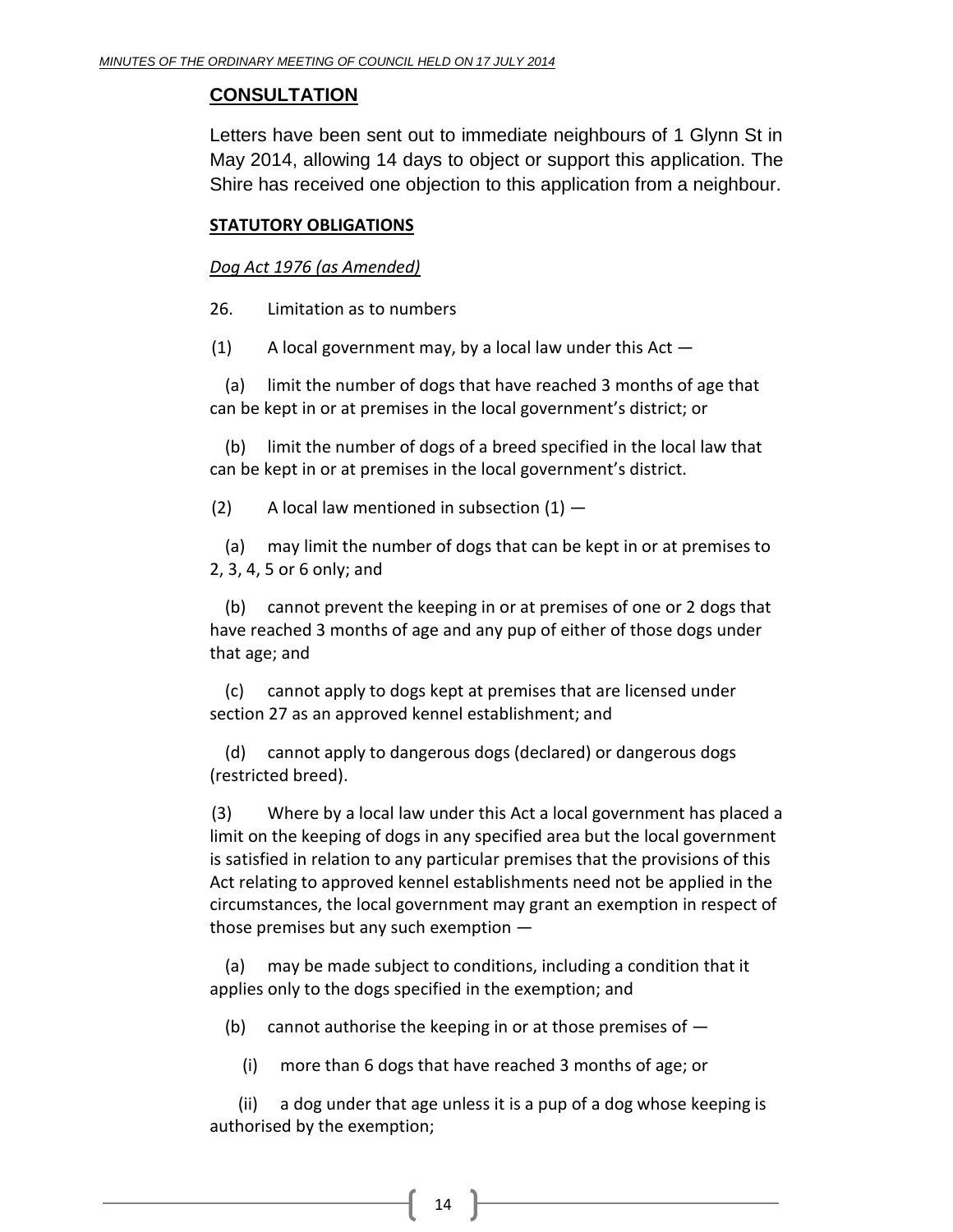and

(c) may be revoked or varied at any time.

(5) Any person who is aggrieved —

- (a) by the conditions imposed in relation to any exemption under subsection (3); or
- (b) by the refusal of a local government to grant such an exemption, or by the revocation of an exemption,

may apply to the State Administrative Tribunal for a review of the decision.

# *Shire of Boyup Brook Dogs Local Law as Amended 20 November 2004*

# **Limitations as to numbers**

S26 (1) The provisions of this Part shall not operate to prevent the keeping on any

Premises of 2 dogs over the age of 3 months and the young of those dogs under that age.

- (2) Subject to subsection (1), a local government, pursuant to local laws, may limit the number to dogs over the age of 3 months, or the number of such dogs of any specified breed or kind, that may be kept on any premises situate in a specified area to which those local laws apply unless those premises are licensed as an approved kennel establishment or are exempt.
- (3) Where by a local law under this Act a local government has placed a limit on the keeping of dogs in any specified area but the local government is satisfied in relation to any particular premises that the provisions of the Act relating to approved kennel establishments need not be applied in the circumstances, the local government may grant an exemption in respect of those premises but any such exemption –
	- (a) may be subject to conditions, including a condition that it applies only to the dogs specified therein;
	- (b) shall not operate to authorize the keeping of more than 6 dogs on those premises; and
	- (c) may be revoked or varied at any time.
- (4) Subject to provisions of subsection (3), a person who keeps on any premises, not being premises licenced as an approved kennel establishment, dogs over the age of 3 months in numbers exceeding any limit imposed in relation to those dogs by a local law made under subsection (2) commits an offence.

**Penalty:** \$1 000 and a daily penalty of \$100.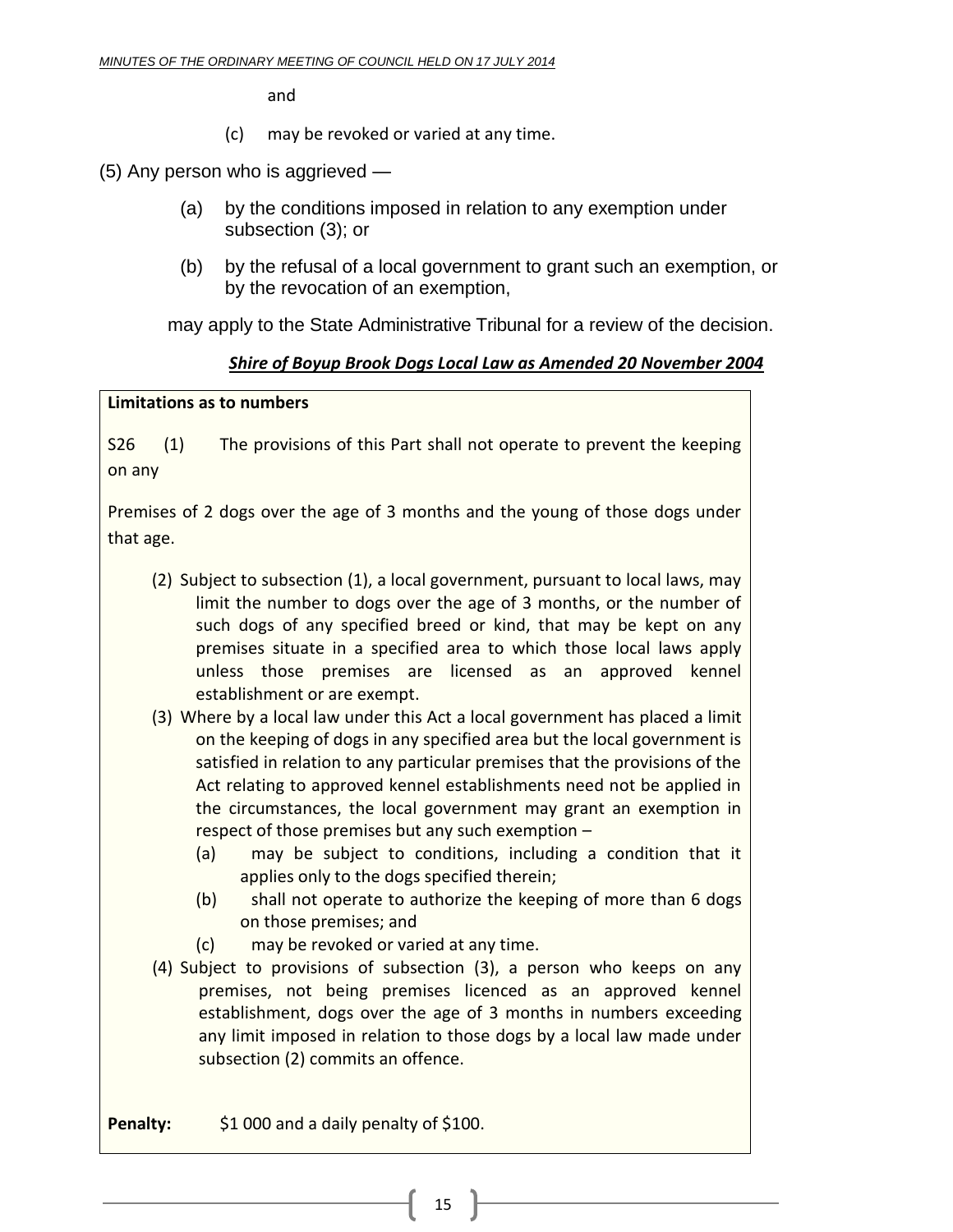(5) Any person who is aggrieved –

- (a) by the conditions imposed in relation to any exemption from the provisions of a local law placing a limitation on the number of dogs that may be kept on any premises; or
- (b) by the refusal of a local government to grant such an exemption, or by the revocation of an exemption, may appeal in writing to the Minister who may, after such inquiry as he thinks fit, give directions to the local government concerned and effect shall be given to any such direction.
- (6) An appeal under subsection (5) shall be lodged with the Minister not later than 28 days after the day on which a notice of the decision that is appealable is served on the person affected by that decision. *[section 26 amended by No. 23 of 1987 s.22.]*

# **Note:**

Regulation 13(1) prescribes a modified penalty of \$100 under section 26(4) for "Keeping more than prescribed number of dogs."

If this modified penalty is to be imposed under the Regulations, the procedures contained within regulation 13 of the Regulations must be complied with.

3.2 Limitation on the number of dogs

(1) This clause does not apply to premises which have been –

(a) licensed under Part 4 as an approved kennel establishment; or

(b) granted an exemption under section 26(3) of the Act.

(2) The limit on the number of dogs which may be kept on any premises is, for the purpose of

section 26(4) of the Act -

(a) 2 dogs over the age of 3 months and the young of those dogs under that age if the

premises are situated within a town site; or

(b) 4 dogs over the age of 3 months and the young of those dogs under that age if the

premises are situated outside a town site.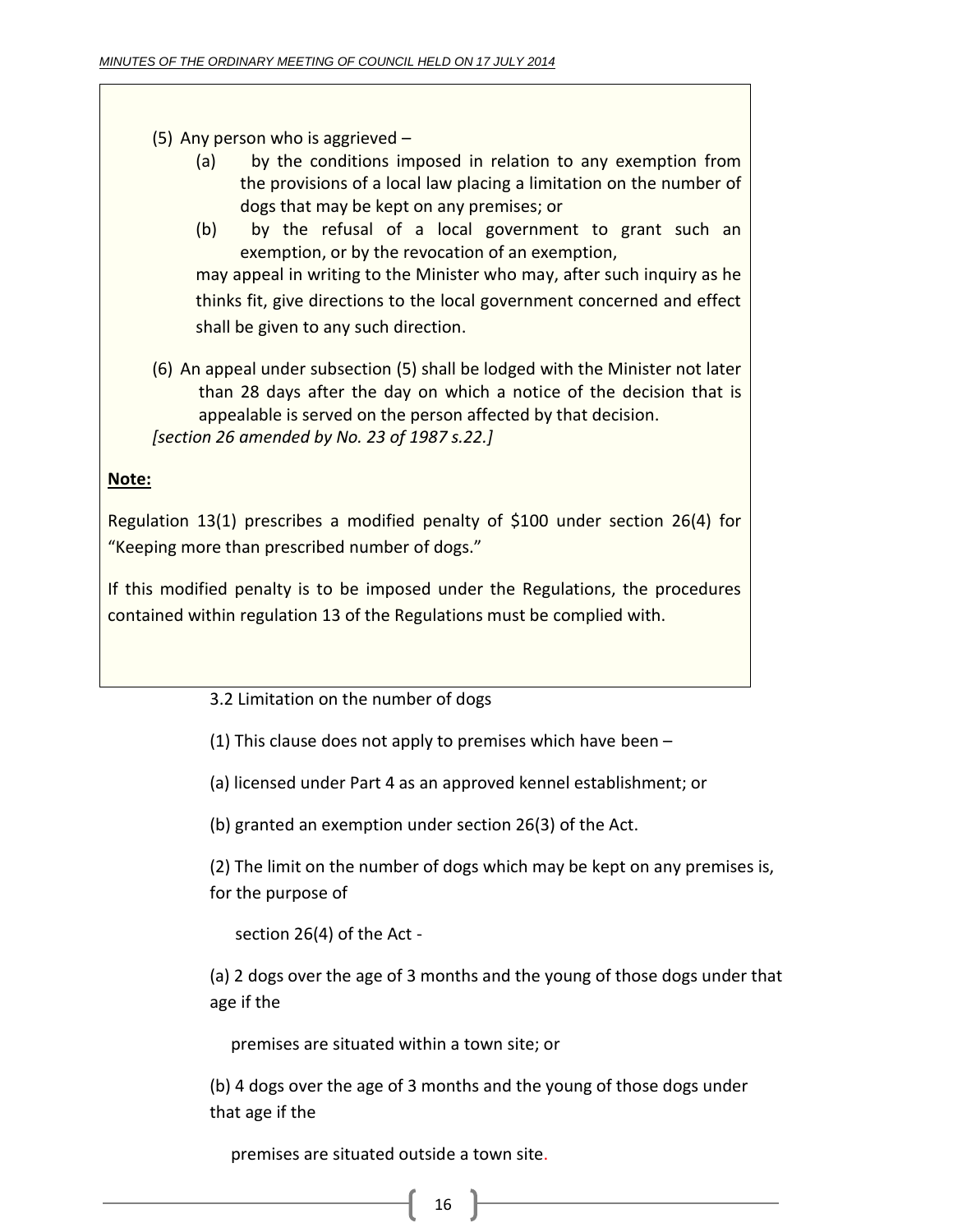# **POLICY IMPLICATIONS**

Nil

# **BUDGET/FINANCIAL IMPLICATIONS**

Keeping more than the amount of dogs specified in legislation attracts an application fee of \$60.00 in accordance with Council's current fee's and charges

# **STRATEGIC IMPLICATIONS**

Nil

# **SUSTAINABILITY IMPLICATIONS**

**Environmental**

There are no known significant environmental issues.

# **Economic**

There are no known significant economic issues.

**Socia**l

There has been one complaint regarding Barking on the applicants property in April 2014, this was resolved within two weeks.

# **VOTING REQUIREMENTS**

Simple majority

# **COUNCIL DECISION & OFFICER RECOMMENDATION – 8.3.2**

# **MOVED: Cr Walker SECONDED: Cr Imrie**

**That Council grant an exemption in accordance with Section 26 (3) of the** *Dog Act 1976* **(as amended), for the occupier of 1Glynn Street Boyup Brook Mrs Fiona Grounds to have a third dog on the property with the following conditions:**

- **1. Should one of the dogs die or be removed permanently from the property, this exemption is revoked and the dogs cannot be replaced;**
- **2. All dogs kept are to be compliant to the requirements of the** *Dog Act 1976 (as amended);*
- **3. Any complaints received at the Shire of Boyup Brook regarding any of the dogs will be investigated and may result in the exemption being revoked; and**
- **4. The Shire of Boyup Brook reserves the right to withdraw, or revoke this decision at any stage.**

**LOST 2/4 Res 81/14**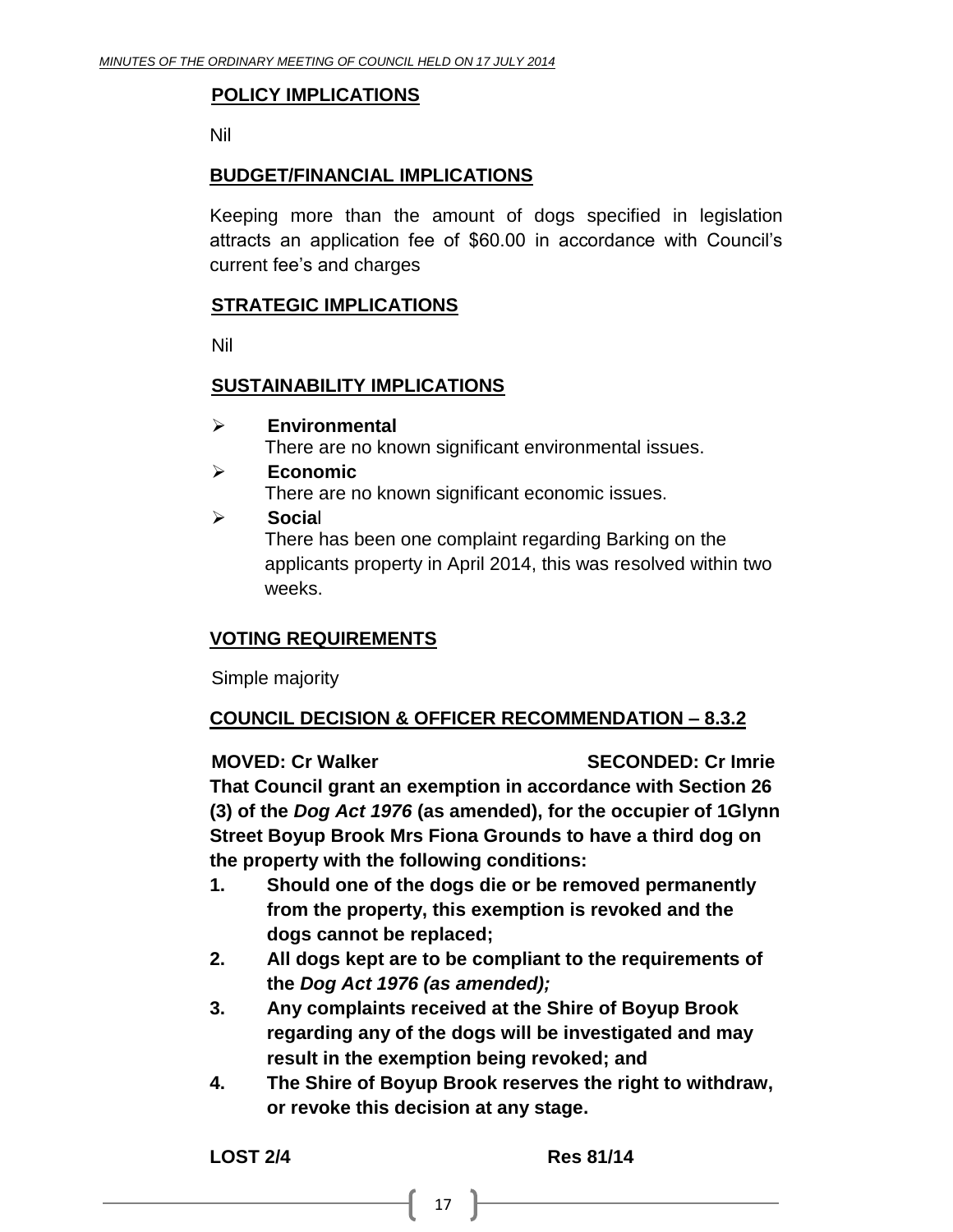# **Note**

**Council noted that there was a steady stream of complaints regarding dogs barking and attacks on farm animals, that the two dog limit set by the local law had been accepted and complied with by the majority of the town's residents for a number of years.**

# <span id="page-17-0"></span>**8.3.3 Growers Market**

| Location:                       | Lot 42 Forest Street               |
|---------------------------------|------------------------------------|
| <b>Applicant:</b>               | <b>Boyup Brook Growers Group</b>   |
| <i>File:</i>                    | A560                               |
| Disclosure of Officer Interest: | None                               |
| Date:                           | $9th$ July 2014                    |
| Author:                         | Geoffrey Lush (Council Consultant) |
| <b>Authorizing Officer:</b>     | A Lamb                             |
| <b>Attachments:</b>             |                                    |

*\_\_\_\_\_\_\_\_\_\_\_\_\_\_\_\_\_\_\_\_\_\_\_\_\_\_\_\_\_\_\_\_\_\_\_\_\_\_\_\_\_\_\_\_\_\_\_\_\_\_\_\_\_\_\_\_\_\_\_*

#### **SUMMARY**

This report is to consider an application to conduct a grower's market at Lot 42 Forrest Street Boyup Brook.

The application is supported.

# **BACKGROUND**

The subject land is Lot 42 P222159 Forrest Street Boyup Brook which has an area of 1,366 sqm.

There is an existing residence and hall on the property. Council at its meeting in December 2012 approved the development of a storage shed at the rear of the property for use in conjunction with the main Co-Operative building.

The current application seeks approval for the use of the CWA Hall as a venue for a weekly market. It will operate from 2.30pm - 4.00pm each Thursday and aim to buy, swap and sell fresh fruit and vegetables from local gardens.

The Boyup Brook Growers Group is a non profit organisation.

There are no proposed building works or alterations.

# **CONSULTATION**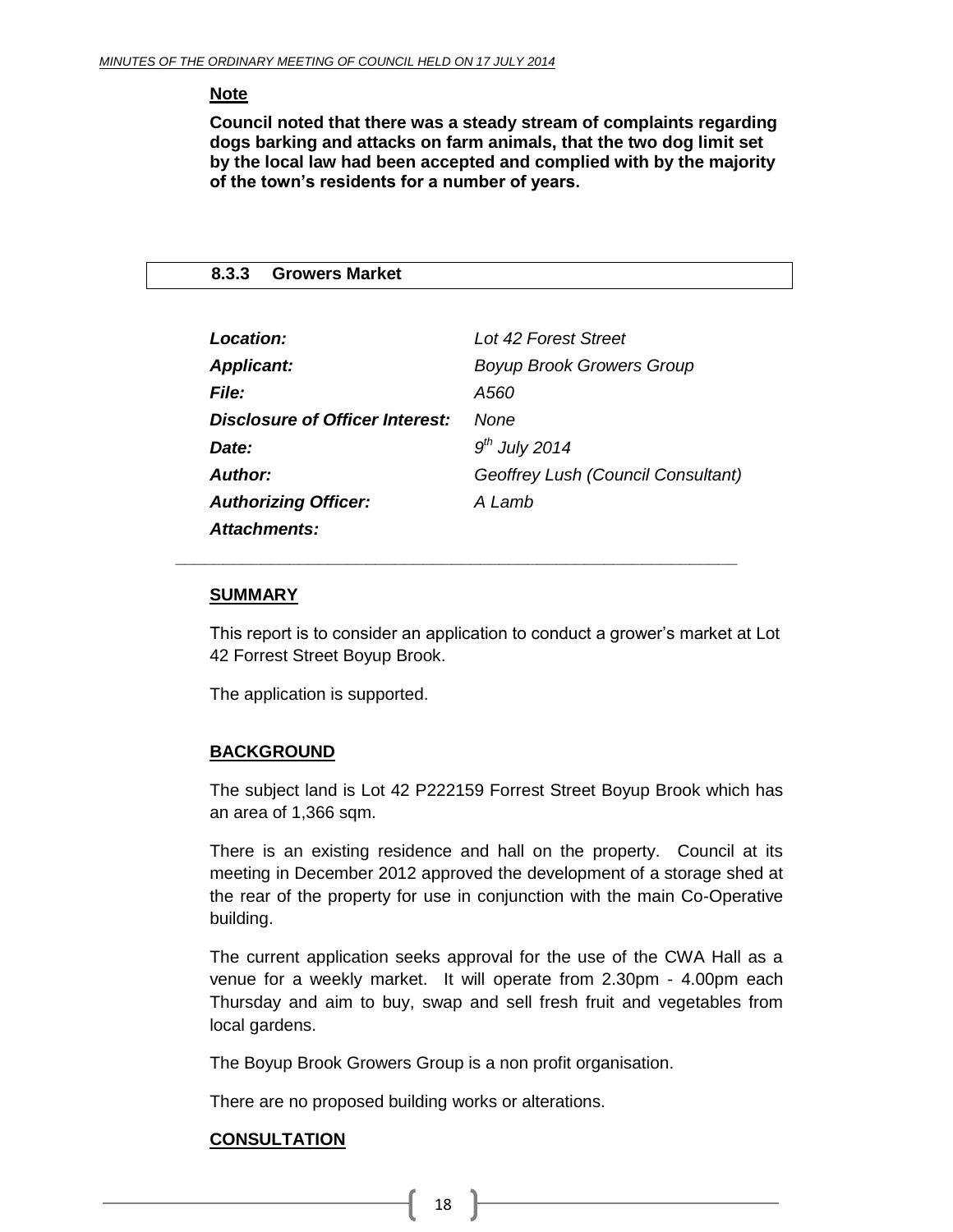Environmental Health Officer

# **STATUTORY OBLIGATIONS**

The subject land is zoned 'Commercial' in Town Planning Scheme No.2. The adjoining land to the east is zoned 'Residential.'.

A shop is a 'P' (Permitted) use in the Commercial zone, while the use of the building as a hall predates the introduction of the Planning Scheme.

In accordance with Clause 3.3.1 Council approval is required for any development of land, unless such development is exempted under Clause 3.3.2. These exemptions include Permitted uses. However these uses must still comply with the provisions of the Scheme especially in relation to setbacks, car parking requirements, landscaping etc.

Hence while no planning approval is required for the future warehouse, an approval is required for the development of the retaining wall and associated filling.

# **COMMENT**

The subject land is owned by the Boyup Brook Co-Operative Company Ltd which has given permission for the market to be held.

Council's Environmental Health Officer has advised that the operation has been approved as a low risk food premises which will be restricted to fruit, vegetables and homemade jams etc.

There is potentially an issue with the market competing with existing businesses. However this is not a planning issue when considering the new commercial shop. Farmer's markets are proving to be popular and can potentially attract large numbers of customers which can create traffic and parking issues.

As there are no building works or alterations involved the proposal does not need approval under the Planning Scheme.

# **POLICY IMPLICATIONS**

**None** 

# **BUDGET/FINANCIAL IMPLICATIONS**

None

# **STRATEGIC IMPLICATIONS**

None

# **SUSTAINABILITY IMPLICATIONS**

**Environmental**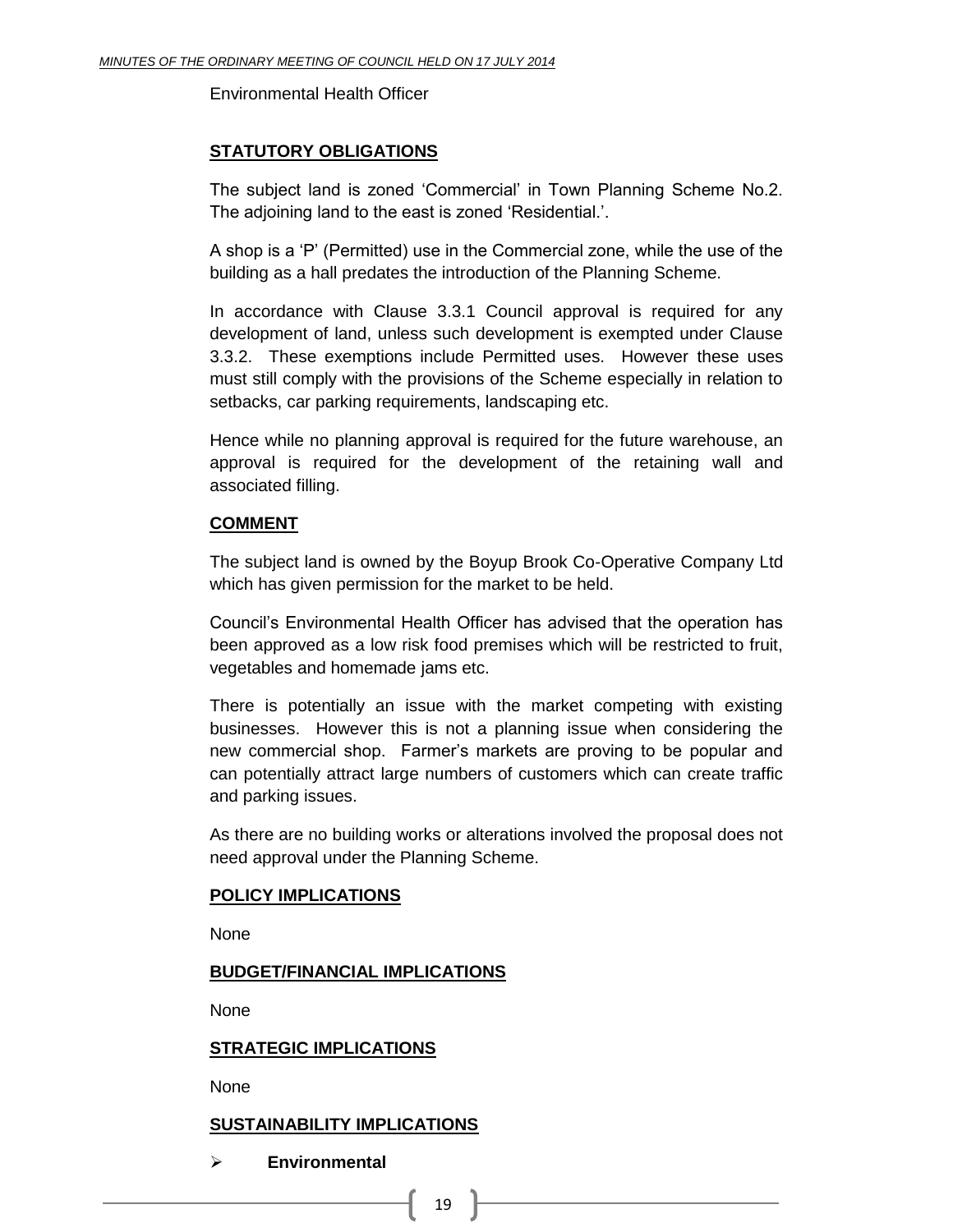There are no known significant environmental issues.

- **Economic**  There are no known significant economic issues.
- **Social**  There are no known significant social issues.

# **VOTING REQUIREMENTS**

Simple Majority

# **COUNCIL DECISION & OFFICER RECOMMENDATION – Item 8.3.3**

**MOVED: Cr Blackburn SECONDED: Cr Kaltenrieder**

**That Council advise the Boyup Brook Growers Group that no planning approval is required to conduct the market at the CWA Hall, however it must still comply with all Health regulations.**

**CARRIED 6/0 Res 82/14**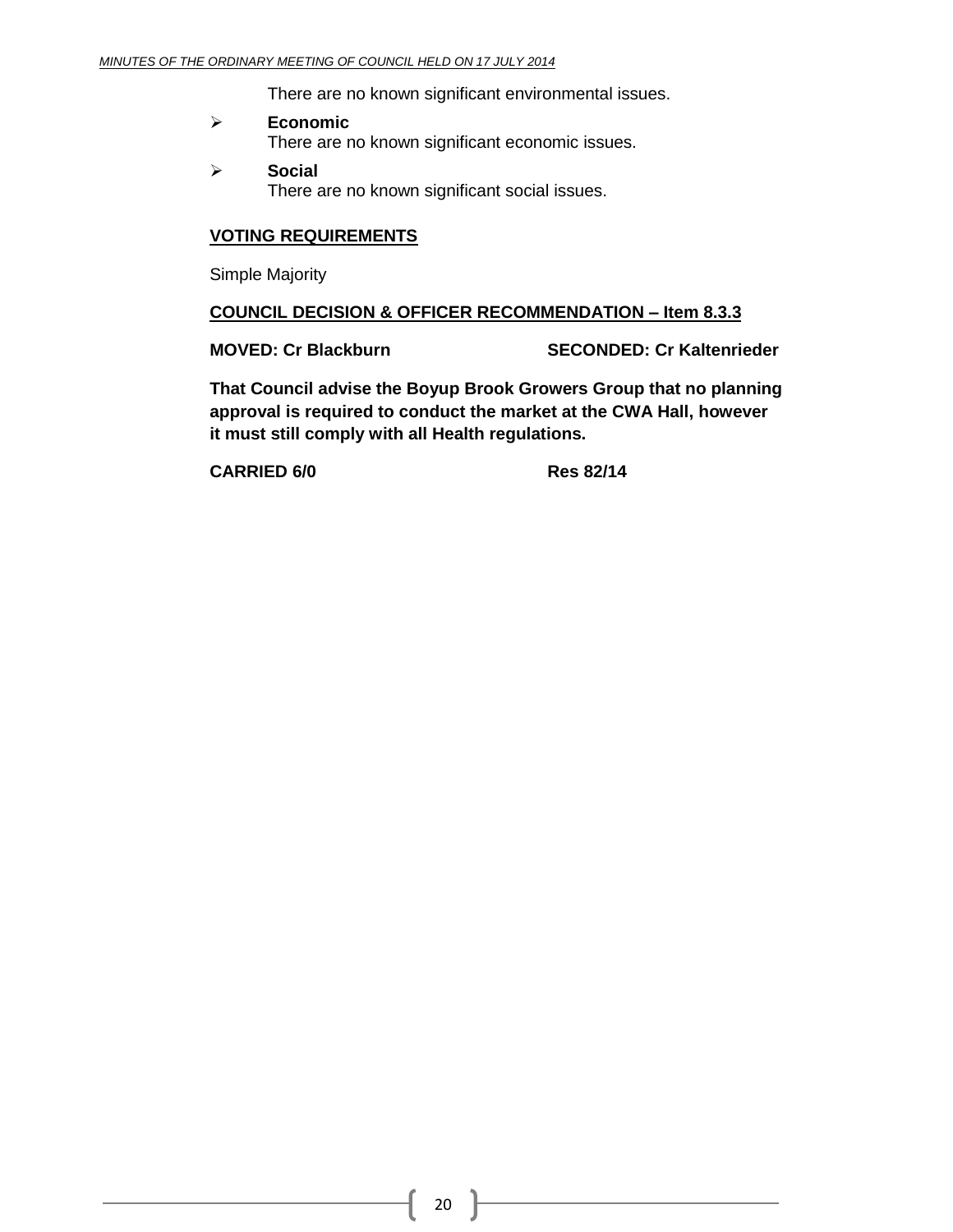<span id="page-20-0"></span>

| 8.3.4 Amendment No 14 - Rural Small Holdings Zone SPA4 |
|--------------------------------------------------------|
| <b>Structure Plan</b>                                  |

| Location:                       | Rural Small Holdings policy areas.                          |
|---------------------------------|-------------------------------------------------------------|
| <b>Applicant:</b>               | <b>Council and MPM Development</b><br>Consultants           |
| <i>File:</i>                    |                                                             |
| Disclosure of Officer Interest: | G. Lush has previously worked for some<br>of the landowners |
| Date:                           | $9th$ July 2014                                             |
| <b>Author:</b>                  | Geoffrey Lush (Council Consultant)                          |
| <b>Authorizing Officer:</b>     | A Lamb                                                      |
| Attachments:                    | 1 Revised Clause 5.3 Provisions                             |

# **SUMMARY**

The WAPC has advised Council that the Minister for Planning has:

*\_\_\_\_\_\_\_\_\_\_\_\_\_\_\_\_\_\_\_\_\_\_\_\_\_\_\_\_\_\_\_\_\_\_\_\_\_\_\_\_\_\_\_\_\_\_\_\_\_\_\_\_\_\_\_\_\_\_\_*

- Noted the submissions supporting the amendment,
- Dismissed those submissions opposing the amendment; and  $\bullet$
- Requires Council to modify the amendment documents in accordance with the attached Schedule of Modifications before final approval is given.

The WAPC has also resolved to endorse District Structure plan SPA4 subject to modifications.

It is recommended that Council adopt the Amendment in accordance with the Minister's instructions and modifications negotiated with the Department of Planning.

# **BACKGROUND**

Amendment 14 proposes:

- 1. To introduce the Rural Small Holdings as a new zone into the Scheme with associated development provisions;
- 2. To include the Model Scheme Text general provisions for the preparation and approval of structure plans; and
- 3. To include Lots 8 and 9 Boyup Brook Kojonup Road in the Rural Small Holdings zone.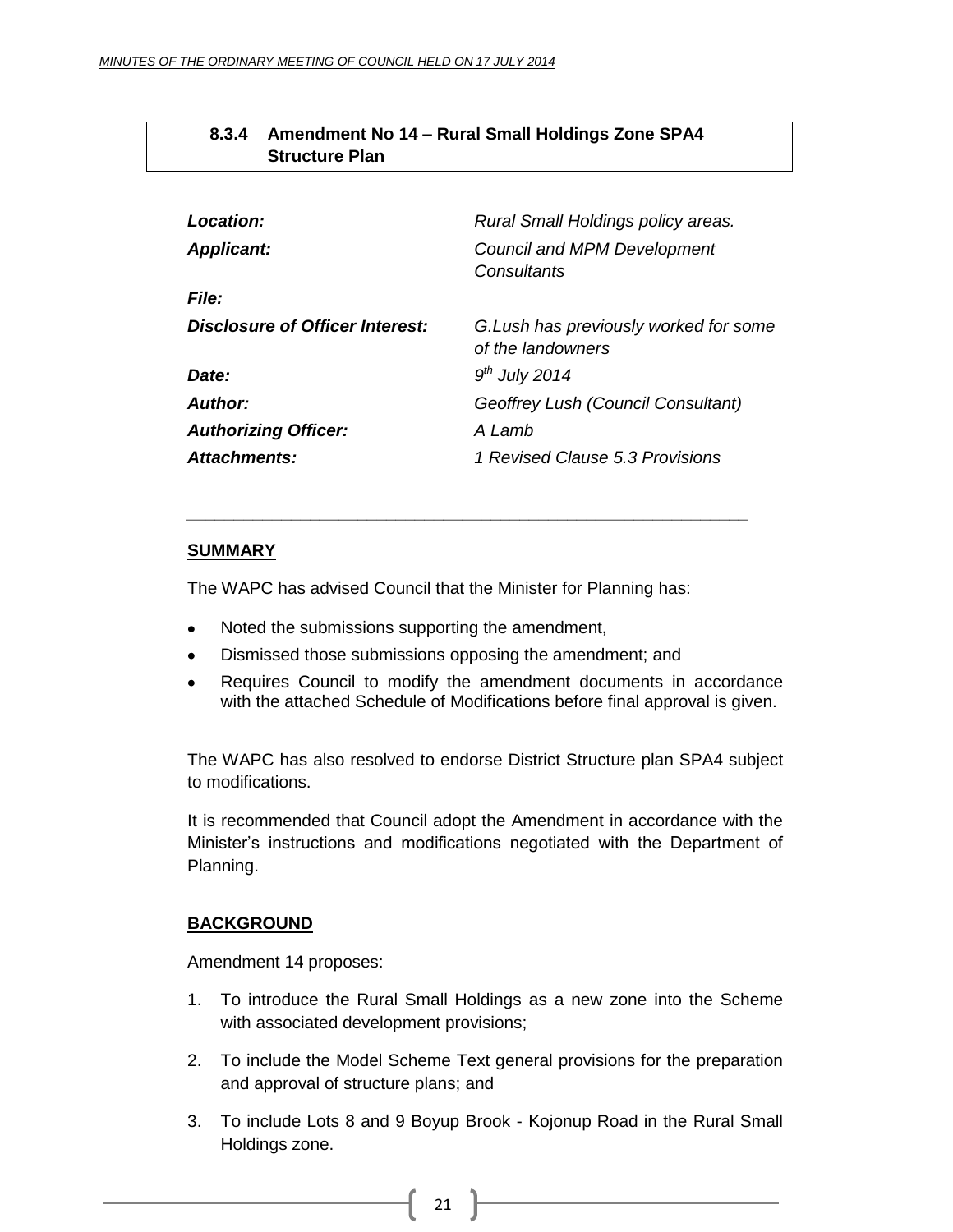In conjunction with the Amendment a District Structure Plan was prepared for the land contained in Policy Area No 4 in the Rural Strategy. The areas included in the Amendment and structure plan are shown below. This amendment complements Amendment 15 which is a broader omnibus amendment to the Scheme Text that updates many of the Scheme provisions in accordance with the Model Scheme Text.

The history of the Amendment and structure plan is as follows:

- Am 14 was initially adopted by Council at its Meeting of the 18th October 2012 and subsequently referred to the EPA. The EPA advised Council on the 26th November that the Amendment was classified as 'Not Assessed.'
- Council at its Meeting of the 13th December also adopted the SPA4 Structure Plan for advertising.
- The Amendment and Structure Plan were advertised between the 19th December and the 8th February 2013.
- The submissions received during the advertising were considered by Council at its Meeting of the 21st February 2013.
- February 2013 Council adopted the Amendment and Structure Plan and  $\bullet$ submitted them to the Commission for final approval.



May 2014 the Minister's issued his advice and modifications schedule.

# **CONSULTATION**

- Applicant; and
- Department of Planning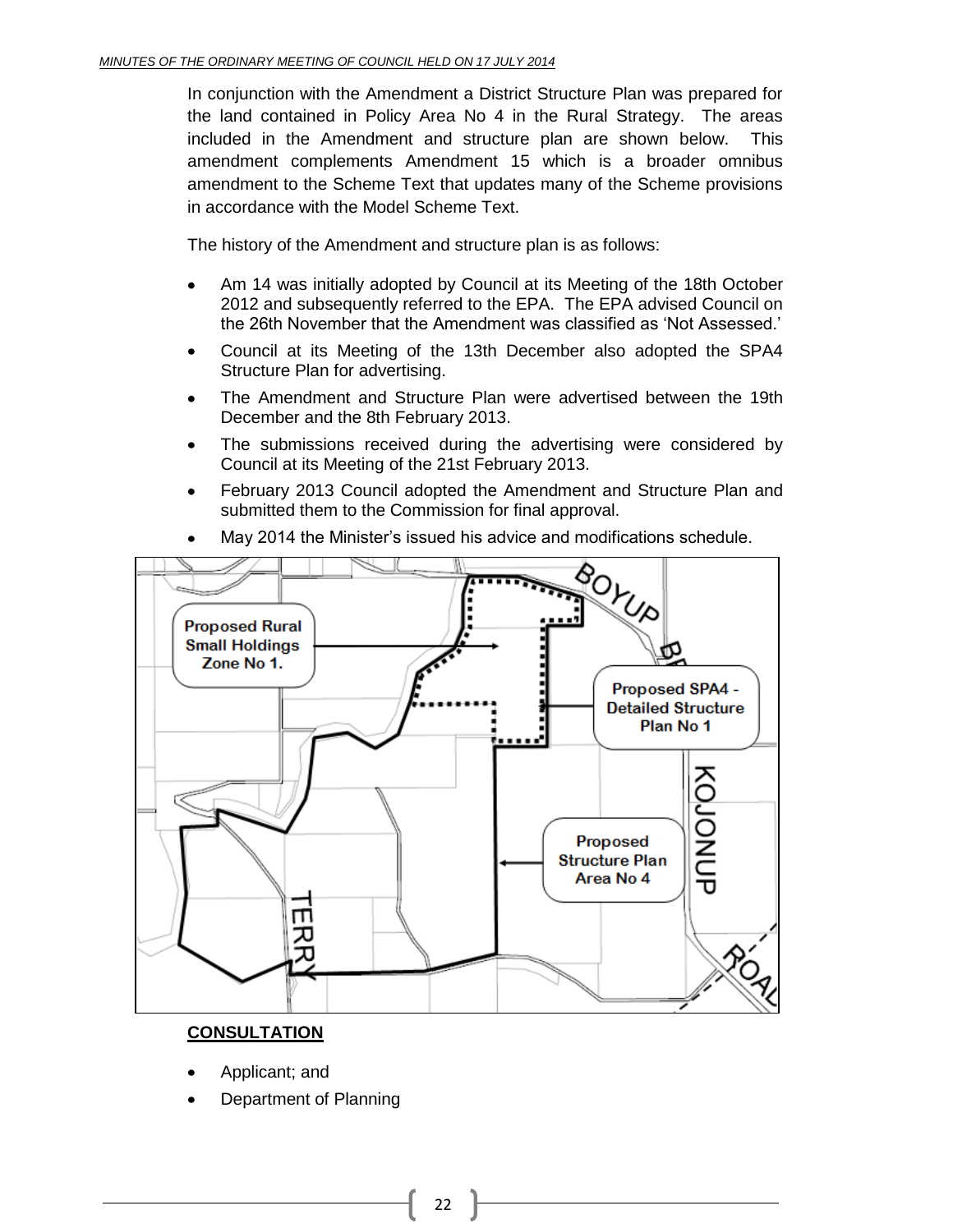# **STATUTORY OBLIGATIONS**

Planning and Development Act 2005 and the Town Planning Regulations.

# **COMMENT**

# Amendment Modifications

It must be remembered that the provisions for the Rural Small Holdings zone are contained in:

- Clause 5.3 of the Scheme has the general zone provisions;
- Schedule 3A has specific provisions for each area in the zone; and
- The local structure plan (subdivision guide plan) will also contain statutory provisions.

The majority of the modifications relate to wording, formatting, minor corrections and the relationship between the above mechanisms.

The Amendment consolidates the provisions for both the Special Rural and Rural Small Holdings into Clause 5.3. Council at its Meeting in July 2012 specifically reviewed the development provisions for the Special Rural and Rural Small Holdings zones and these addressed the following issues:

- Zone Objectives;
- Structure Plans;
- Special Conditions for each zone area;
- Consideration of Applications;
- Setbacks and Building Envelopes;
- Water Supply;
- Building Appearance;
- Fencing; and
- Bush Fire Management.

It is noted that Council resolved to remove the provision requiring approval for vegetation clearing.

The most significant modification is that the Minister has directed that the Council is to undertake a review of Clause 5.3 to the satisfaction of the Department so as to "provide a robust statutory framework to guide development and subdivision in the Special Rural and Rural Small Holding zones".

This has been the subject of lengthy negotiations with the Department especially as:

The officers could not articulate what provisions are required;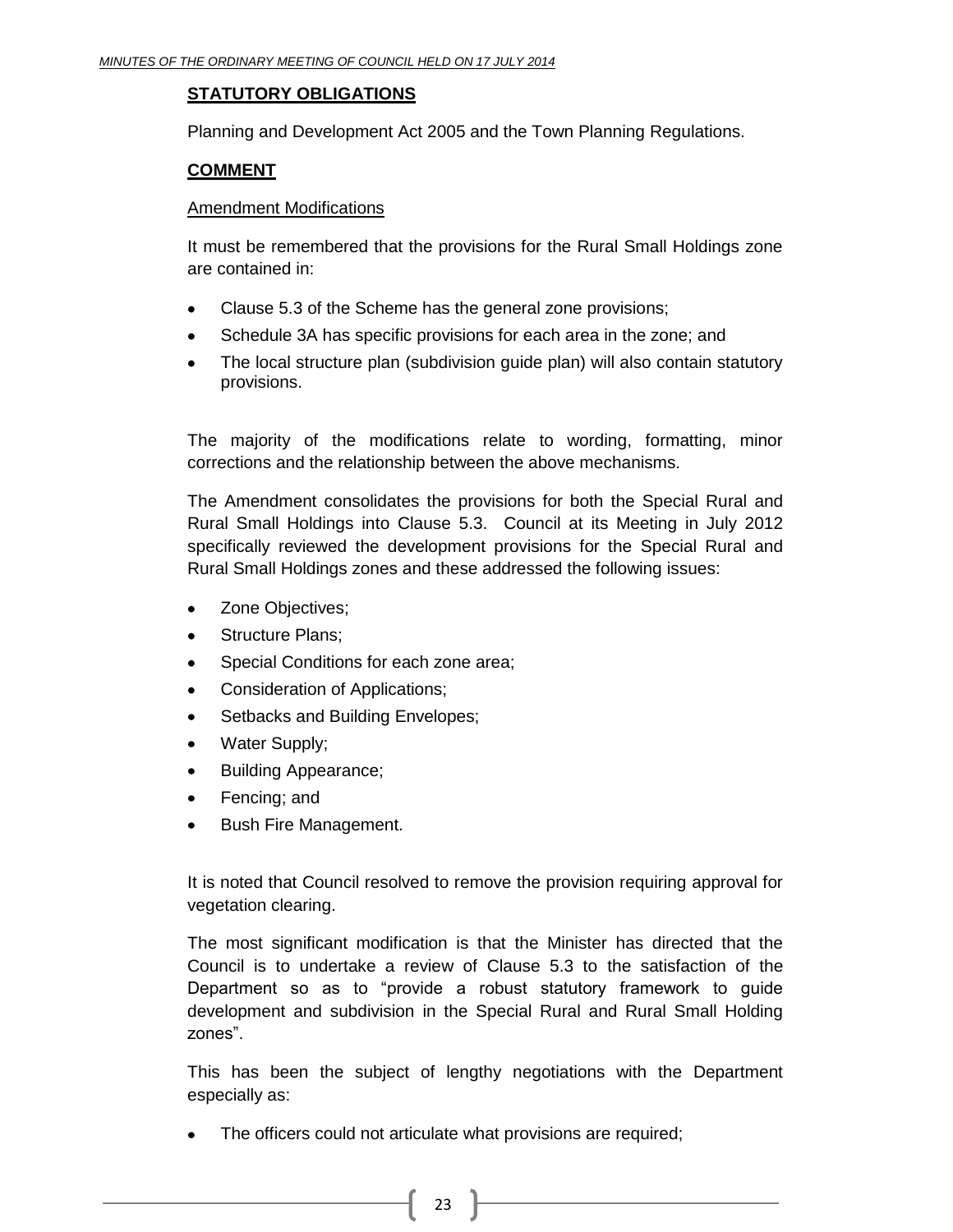- There is a blinkered view from the Bunbury office that recent provisions approved in Scheme outside of the SW region are not relevant;
- There is a view that Boyup Brook should have the same provisions as  $\bullet$ other SW Councils such as Augusta Margaret River; and
- Officers were confusing the provisions in Amendment No 15 which relates to the Scheme review.

The Department has insisted that Council consider the following:

- a) Provisions outlining a requirement for development to be in compliance with a Structure Plan;
- b) Single Dwelling use class permissibility of only one Single Dwelling in the zone.
- c) Provisions relating to ancillary development including Caretakers Dwelling.
- d) Development provisions regarding non-residential uses (i.e. requirement for a Single Dwelling to be developed first unless if agricultural pursuits are undertaken).
- e) Provisions regarding the agricultural use of land for intensive agricultural purposes and associated impacts (land use conflicts).
- f) Building materials (amenity related).
- g) A more comprehensive range of development setback provisions (i.e. corner lots; criteria to vary setbacks, including corner lots; development adjacent to extreme bushfire hazards, etc.).
- h) Expanded provisions in relation to clearing (controls).
- i) Tree preservation and landscape enhancement.
- j) Dams (retention/removal of existing dams or criteria for new dams).
- k) Stream Protection Areas objective, buffers, need for rehabilitation and development setbacks.
- l) Provisions outlining how any inconsistencies between the Scheme and Schedules 3 and 3A is to be determined.
- m) Extending provisions in relation to Building Envelopes to include Building Exclusion Areas (required to be referenced as currently being provided for in Schedules 3, 3A and 12)

The revised draft provisions are contained in Attachment 1. It has been argued that:

- Provisions regarding land use conflicts for intensive agricultural purposes is already addressed in the Scheme under the matters to be considered by Council and this is reinforced in the Rural Strategy;
- Building materials is already addressed;
- More comprehensive range of development setback provisions are not  $\bullet$ required as each subdivision must have a structure plan which has building envelopes or building exclusion areas;
- That Council does not support provisions in relation to clearing (controls); and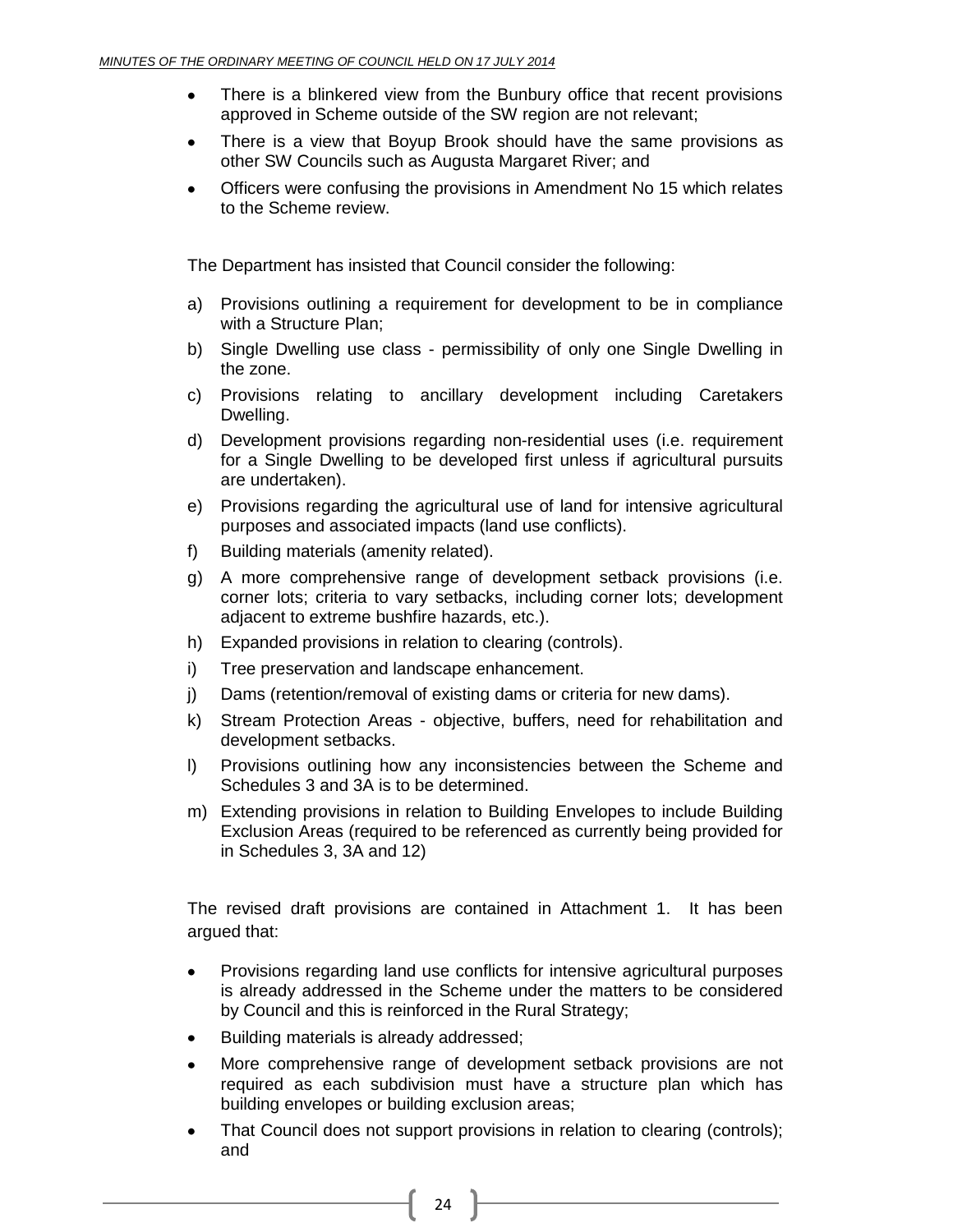That Council does not support provisions in relation to dams.

The major changes from the original provisions are as follows:

- Reinforcing that development must comply with the approved structure plan;
- That only one dwelling will be permitted on any lot;
- That ancillary accommodation applications are not justification for any subdivision;
- Non-residential development will not be approved on any lot in the Rural Smallholdings zone unless a single dwelling exists on the lot;
- Stream Protection Areas are to be managed in accordance with approved management plans and provisions of any structure plan; and
- Council approval will be required to remove any vegetation just within the Stream Protection Areas.

There has also been discussion regarding the bushfire management provision as this was prepared prior to the preparation of SPP3.7, the revised Guidelines and announcements regarding the State Bushfire Prone Mapping. It was agreed that this will be left as an interim control pending the finalization of SPP3.7 and any general bushfire provisions which Council may introduce into the Scheme.

# Structure Plan Modifications

There are only a few modifications which have been requested in relation to the District Structure Plan and these include:

- a) Amend Structure Plan map to incorporate the plan detail reflected on the "Opportunities and Constraints" map; and
- b) Amend Structure Plan in relation to Lot 696 to relocate the proposed road outside of the 1:100 year flood level and adjust river access area/POS area accordingly.

These matters have been referred to the applicant but no response has been provided. In this situation the Amendment can be approved separately to the structure plan.

# **POLICY IMPLICATIONS**

The introduction of the Rural Small Holding zone is a major step forward for the planning of the municipality.

The approval of the structure plan will highlight a number of current policy issues, such as river management, which will require further consideration by Council.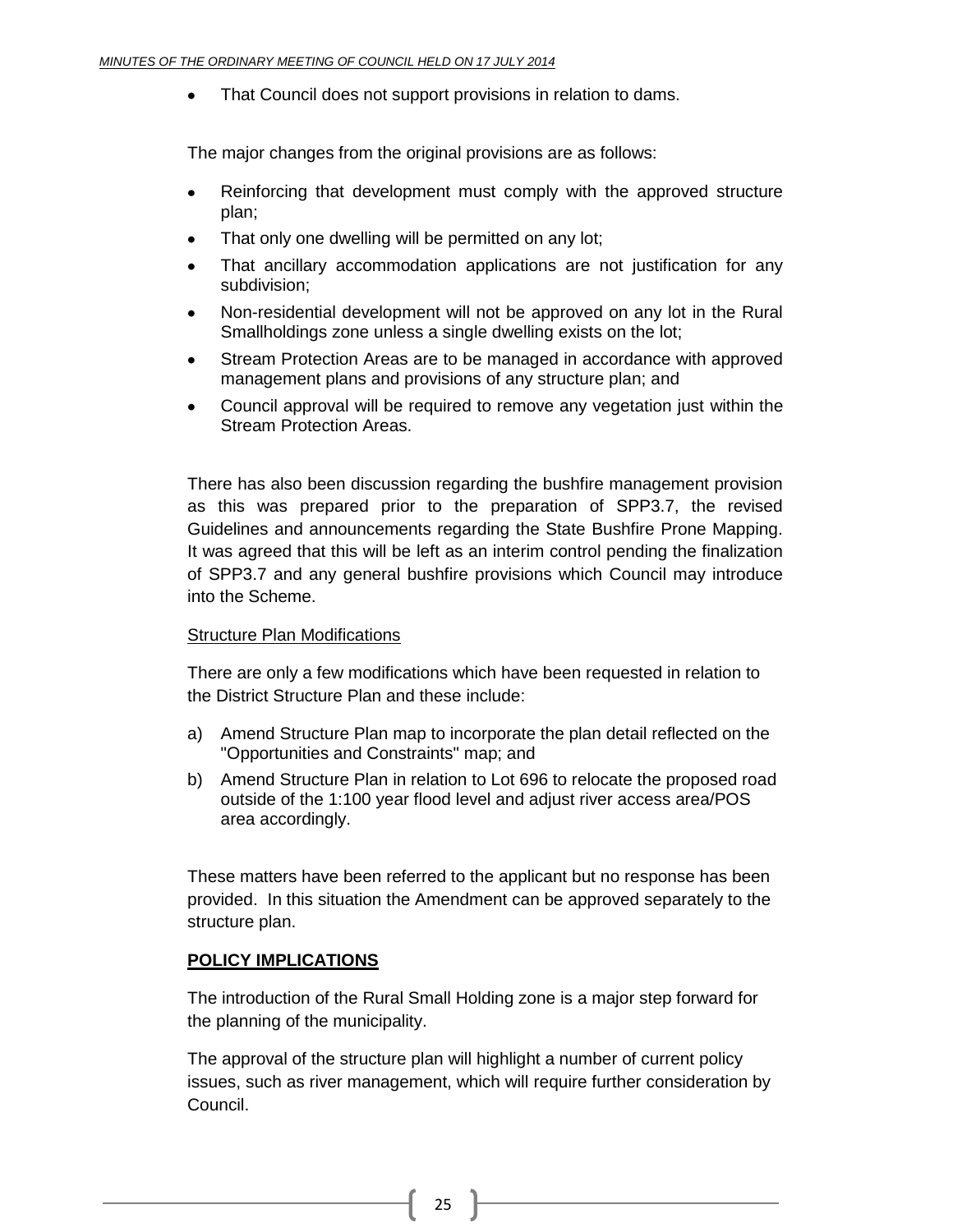# **BUDGET/FINANCIAL IMPLICATIONS**

None

# **STRATEGIC IMPLICATIONS**

The development of the structure plan area will require consideration in Council's forward planning and provision of services.

# **SUSTAINABILITY IMPLICATIONS**

#### **Environmental**

There are no known significant environmental issues.

- **Economic**  There are no known significant economic issues.
- **Social**  There are no known significant social issues.

# **VOTING REQUIREMENTS**

Simple Majority

# **COUNCIL DECISION & OFFICER RECOMMENDATION – Item 8.3.4**

**MOVED: Cr Walker SECONDED: Cr Imrie**

- **1. That in accordance with Regulation 21(2) of the Town Planning Regulations 1967 Council adopt Amendment No 14 in accordance with the Minister's modifications and the provisions contained in Attachment 1.**
- **2 That the amendment be submitted to the Minister for final approval.**
- **3 That upon receipt of the approval notice all persons and agencies which made a submission on the amendment be notified of the Minister's decision.**

**CARRIED 6/0 Res 83/14**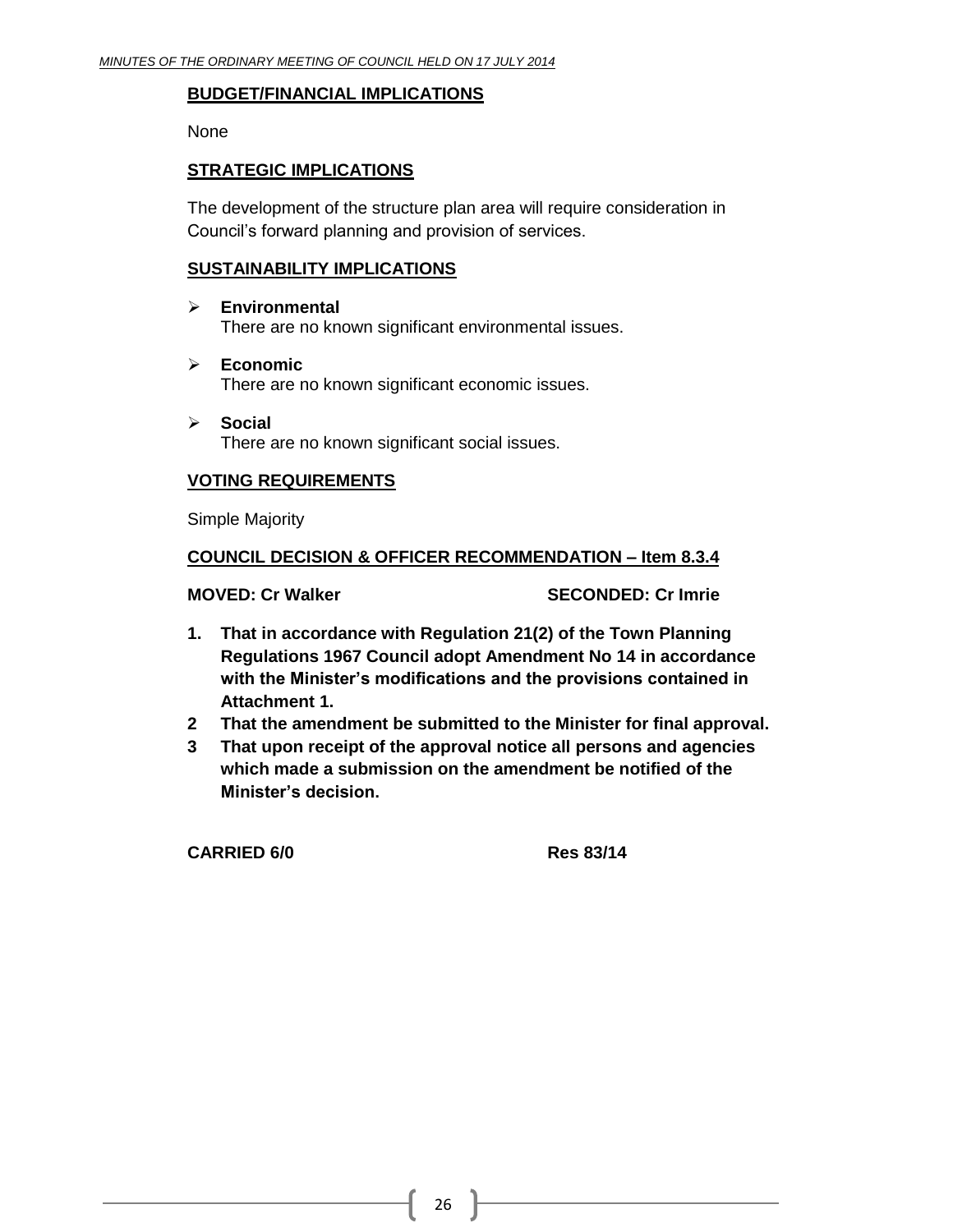# <span id="page-26-0"></span>**8.3.5 Recommendation to Bunbury Wellington Group of Councils – Regional Waste Facility**

| Location:                       | N/A                                       |
|---------------------------------|-------------------------------------------|
| <b>Applicant:</b>               | N/A                                       |
| File:                           |                                           |
| Disclosure of Officer Interest: | None                                      |
| Date:                           | 11 July 2014                              |
| Author:                         | Alan lamb                                 |
| <b>Authorizing Officer:</b>     | Not applicable                            |
| Attachments:                    | Item from Bunbury City Council<br>minutes |

# **SUMMARY**

The purpose of this report is to bring the matter of the regional waste facility before Council with the recommendation that Council support the City of Bunbury's draft recommendation on the South West Regional Waste Management Strategy that is to be submitted for consideration at the next Bunbury Wellington Group of Councils Meeting.

\_\_\_\_\_\_\_\_\_\_\_\_\_\_\_\_\_\_\_\_\_\_\_\_\_\_\_\_\_\_\_\_\_\_\_\_\_\_\_\_\_\_\_\_\_\_\_\_\_\_\_\_\_\_\_\_\_\_\_

# **BACKGROUND**

The Bunbury Wellington Group of Councils (BWGoC) was formed in 1998 and now consists of the following members:

- Shire of Boyup Brook
- City of Bunbury
- Shire of Capel
- Shire of Dardanup
- Shire of Collie
- Shire of Donnybrook-Ballingup
- Shire of Harvey

The group has been actively exploring the development of a Regional Waste Facility and in recent months, was successful in obtaining funding under the Council Local Government Funding to assist with the purchase of a site. As an outcome of the decision of the Shire of Dardanup to go to public tender for the sale of the Banksia Road land, there is a need to consider the implications in the longer term for the south west local governments in relation to waste management.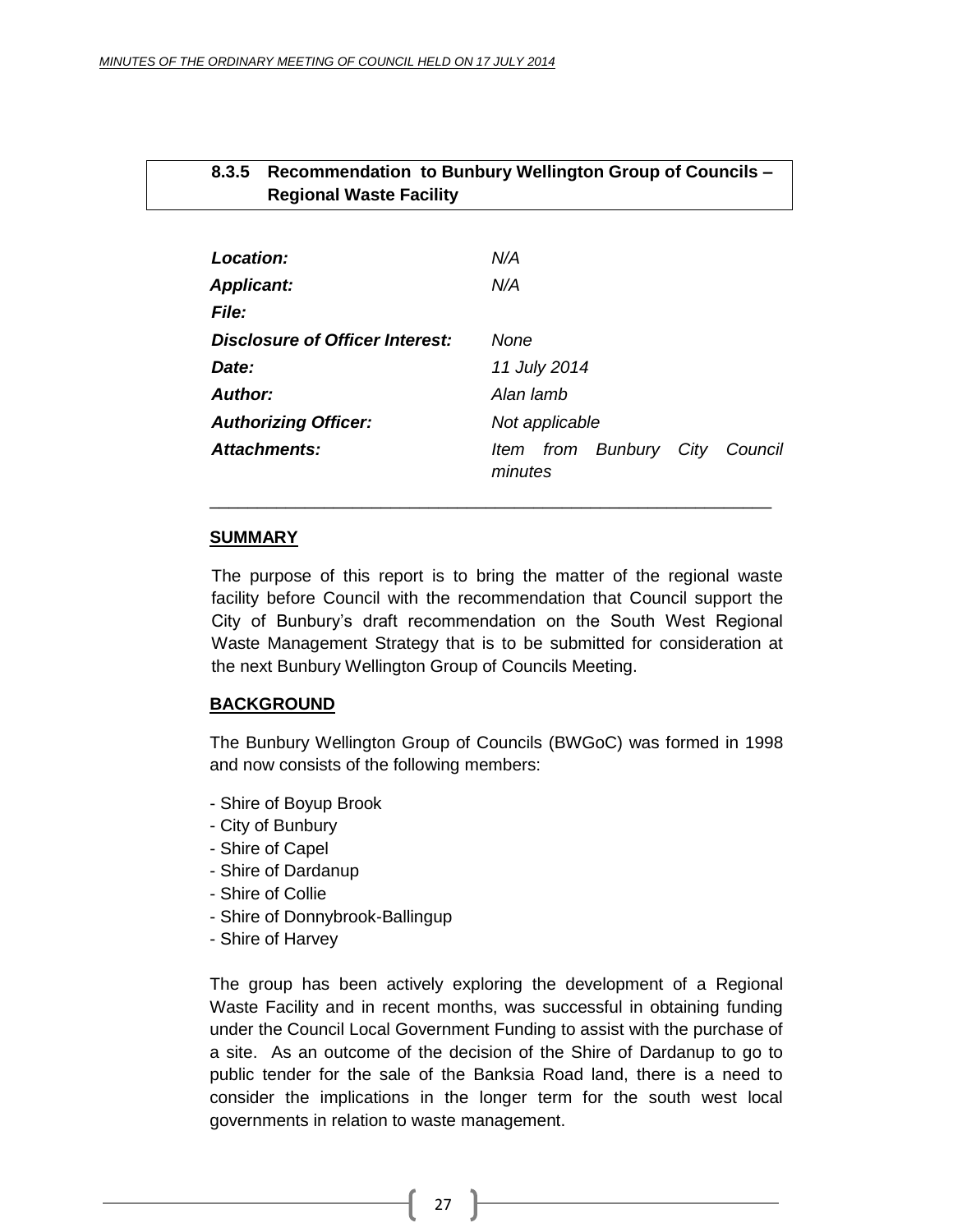The attachment provides further background, comment and the City of Bunbury decision.

# **COMMENT**

It will be noted that the thrust of the City of Bunbury decision is to seek to cease pursuing the Shire of Dardanup's Banksia Road site. To look at alternative sites and solutions that includes waste to energy. To cast the net further than just the Bunbury Wellington Group, in order to look to a more regional solution.

In relation to alternative sites, Councillors will be aware that the Western sector of the Boyup Brook Shire has been suggested as being worth looking at. Based on the Bunbury Harvey tip site operation, such a facility would employ 6 or more people, and so provides an avenue to meet the goal of attracting families to town.

There is clearly a need to devise long term solutions to waste management, and to make it a value added activity through waste to energy opportunities. The other major factor is quantity, it is clear that economies of scale allow for sophisticated and effective processes where there is enough volume to allow costs to meet, or exceed, costs. So opening the regional facility to more Councils, especially those that have large populations, should be beneficial.

To date, the need for a regional solution has largely been driven by Bunbury and Harvey because their, jointly run, site is on the Swan Coastal Plain and so cannot be re-licenced. Boyup Brook, like others in the group, has a land fill site that has capacity, is off the Swan Coastal Plain and so should be able to retain its licence for a longer term. However increasing costs and constraints will force these Councils into a regional solution also.

The rule of thumb is that it takes five years to get a site licensed for waste disposal, and it is not hard to see that many Local Governments, including Boyup Brook, will be in need of a regional solution within that timeframe.

# **CONSULTATION**

The matter of a regional waste facility has been before Council a number of times.

# **STATUTORY OBLIGATIONS**

Nil

# **POLICY IMPLICATIONS**

Nil

# **BUDGET/FINANCIAL IMPLICATIONS**

Nil at this time.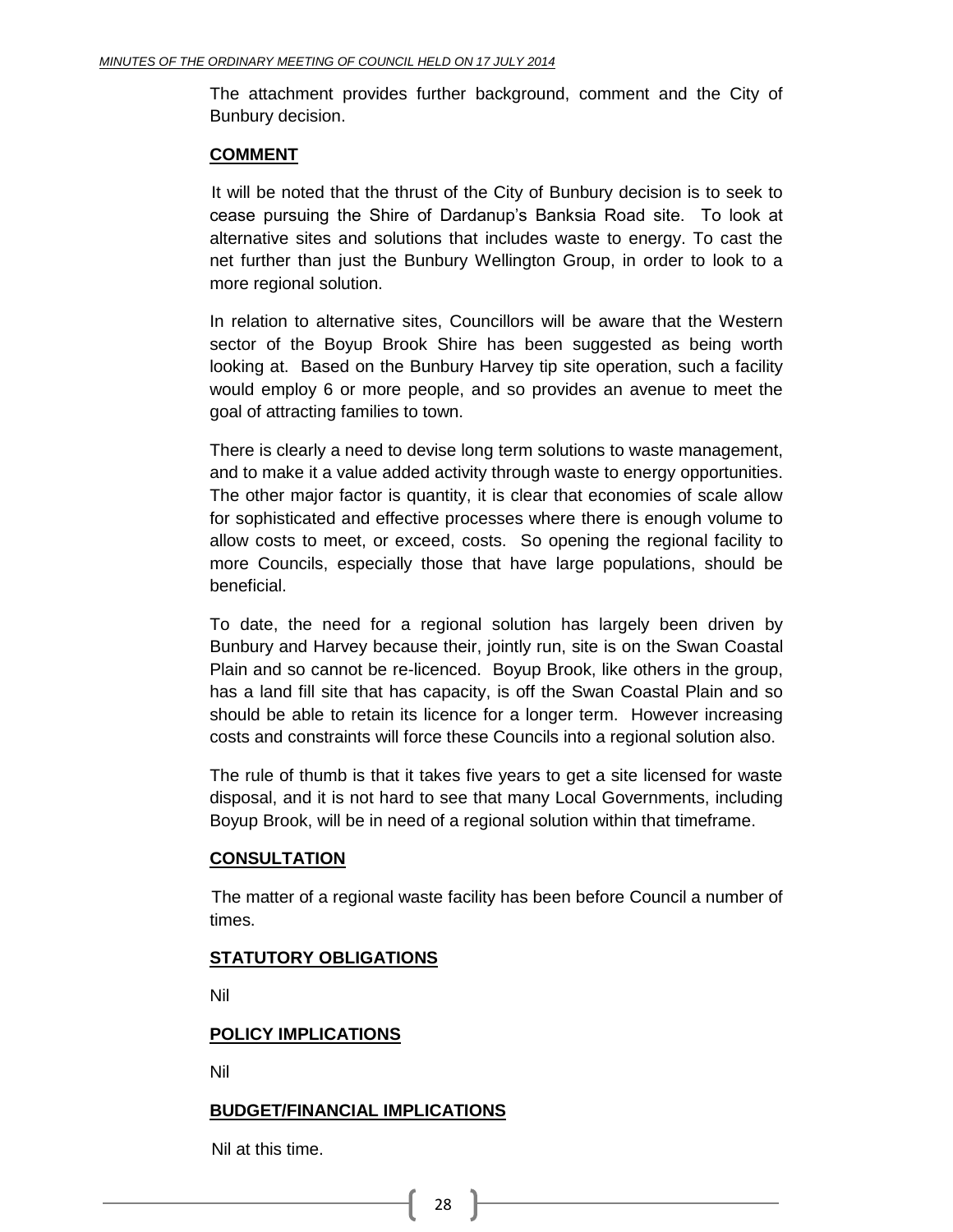# **STRATEGIC IMPLICATIONS**

A regional waste facility will enable waste to energy opportunities that are denied to small operations.

Natural Environment: Preserve and Sustain our Natural Environment

# **Our Vision:**

Our environment will be preserved, enhanced and we will retain our 'river and forest' identity.

We will value our natural resources, managing our use of water and energy.

Our objectives and priorities are built from our outcomes.

| <b>OUTCOMES</b>          | <b>OBJECTIVES</b>                                             | <b>PRIORITIES</b>                                             |
|--------------------------|---------------------------------------------------------------|---------------------------------------------------------------|
| Sustainable<br>resources | Support the use of<br>sustainable and renewable<br>resources. | $\triangle$ Support the use of renewable energy<br>resources. |

# **SUSTAINABILITY IMPLICATIONS**

#### **Environmental**

Moving to a regional waste disposal model will include waste to energy initiatives and recycling opportunities that should reduce the volume of waste going to landfill.

# **Economic**

The regional facility should be more cost effective than separate operations throughout the region. If the facility was to be sited in, or near this Shire, there would be the opportunity to attract workers to live here.

# **Socia**l

The possibility of a new industry in or near the Shire may increase the population and result in better unitization of schools and other facilities.

# **VOTING REQUIREMENTS**

Simple majority

# **COUNCIL DECISION & OFFICER RECOMMENDATION – Item 8.3.5**

**MOVED: Cr Walker SECONDED: Cr Kaltenrieder**

**That Council support the City of Bunbury's draft recommendation on the South West Regional Waste Management Strategy that is to be submitted for consideration at the next Bunbury Wellington Group of Councils Meeting.**

**CARRIED 6/0 Res 84/14**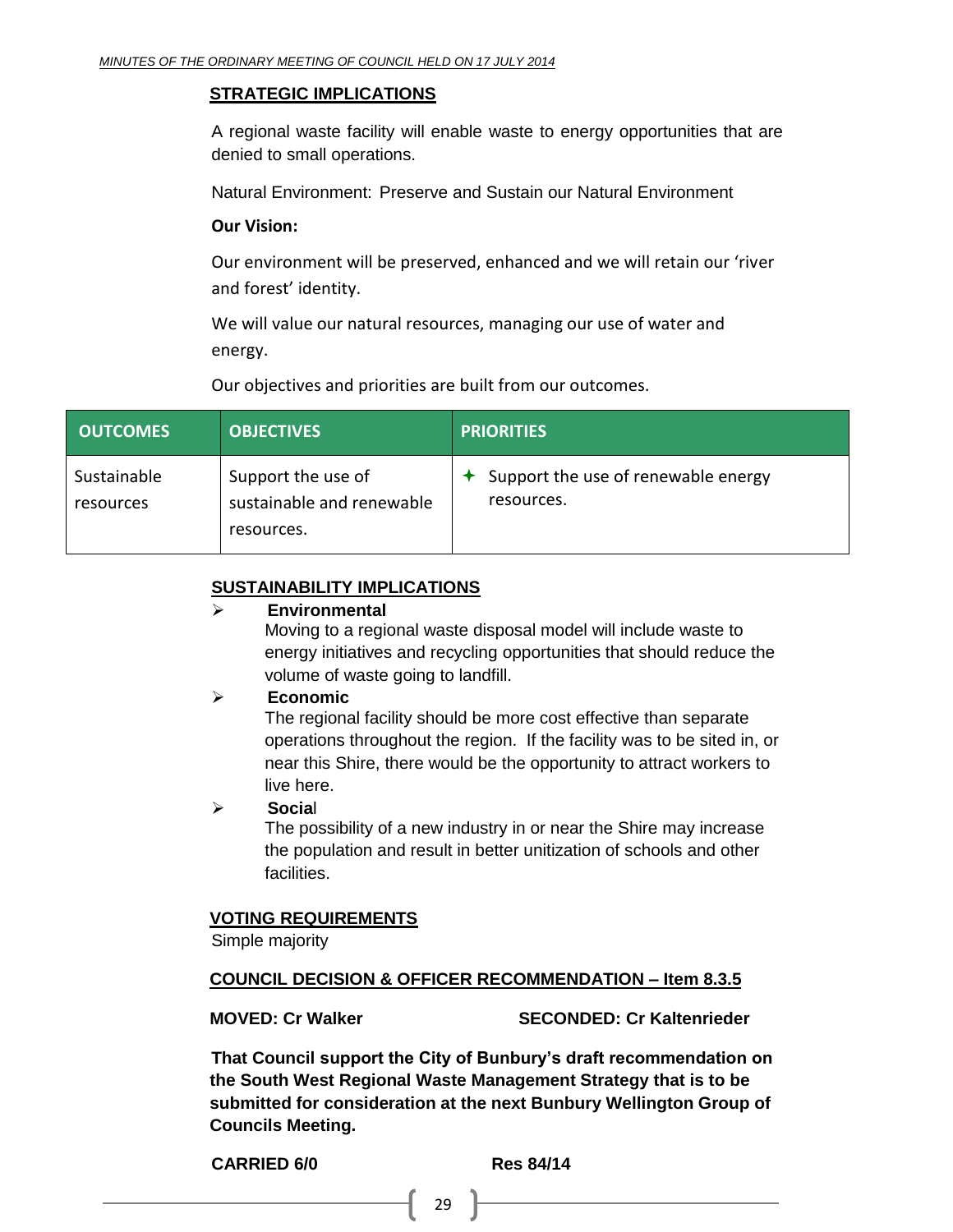<span id="page-29-0"></span>

| 8.3.6 Local Government Amendment (Regional Subsidiaries) Bill<br>2014 – request for support Terry Redman MLA |                  |  |
|--------------------------------------------------------------------------------------------------------------|------------------|--|
| <b>Location:</b><br>N/A                                                                                      |                  |  |
| <b>Applicant:</b>                                                                                            | Hon Terry Redman |  |
| <b>File:</b>                                                                                                 |                  |  |
| Disclosure of Officer Interest:                                                                              | None             |  |
| Date:                                                                                                        |                  |  |
| Author:                                                                                                      | Alan Lamb        |  |
| <b>Authorizing Officer:</b>                                                                                  | Not applicable   |  |
| Attachments:                                                                                                 | copy of letter   |  |
|                                                                                                              |                  |  |

#### **SUMMARY**

The purpose of this report is to bring the matter before Council with the recommendation that Council support the adoption of a regional subsidiary model.

# **BACKGROUND**

The attachment contains the detail. In summary, Councils can now join together to form Regional Councils to perform tasks, provide services etc. This requires the setting up of separate body that is akin to a Local Government, with all of the constraints and costs.

Councils can also form voluntary regional Councils where constraints and costs are low, but the body is not a legal entity and so has no power or responsibility.

This National Party Bill is aimed at a model that provides the legal entity, in the form of a subsidiary of the constituent Councils, without the burden of separate regulatory and compliance requirements (that is, the individual Councils would be subject to these controls as a part of their usual operation, but there would be no need to duplicate this through a Regional Council).

# **COMMENT**

From an officer perspective, the proposed amendment to the Local Government Act offers the opportunity for working regionally without the burden of forming a Regional Council, but still having some structure and recognition.

# **CONSULTATION**

This idea has been around for some time and has been before the State Government in the past.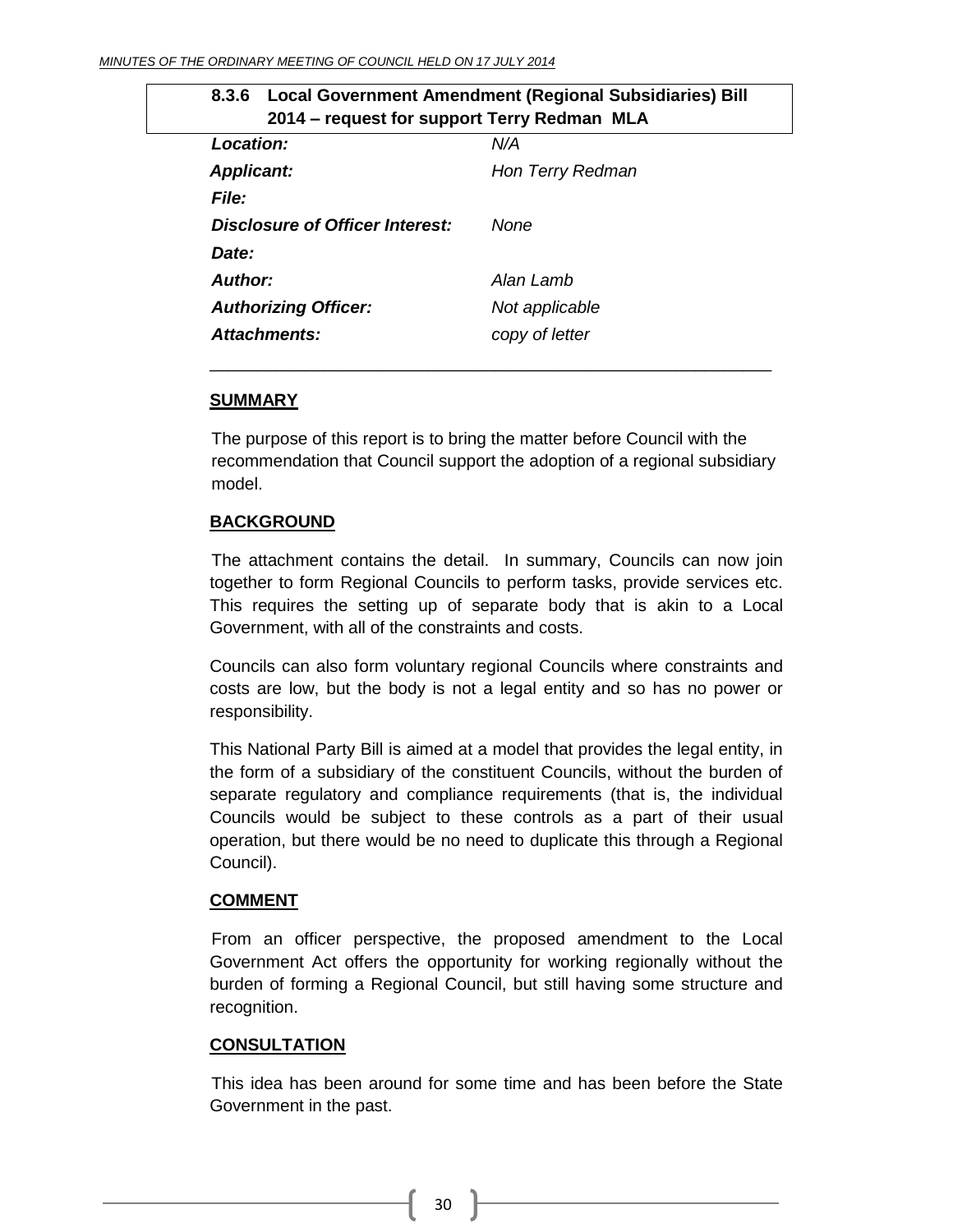# **STATUTORY OBLIGATIONS**

Nil

# **POLICY IMPLICATIONS**

Nil

# **BUDGET/FINANCIAL IMPLICATIONS**

Nil

# **STRATEGIC IMPLICATIONS**

Nil

# **SUSTAINABILITY IMPLICATIONS**

- **Environmental** There are no known significant environmental issues.
- **Economic** There are no known significant economic issues.
- **Socia**l There are no known significant social issues.

# **VOTING REQUIREMENTS**

Simple majority

# **COUNCIL DECISION & OFFICER RECOMMENDATION – Item 8.3.6**

**MOVED: Cr Walker SECONDED: Cr O'Hare**

**That Council support the adoption of a regional subsidiary model, as put forward by the Hon Terry Redman MLA.**

**Votes 3/3 Res 85/14 Carried on the Presiding Member's casting vote.**